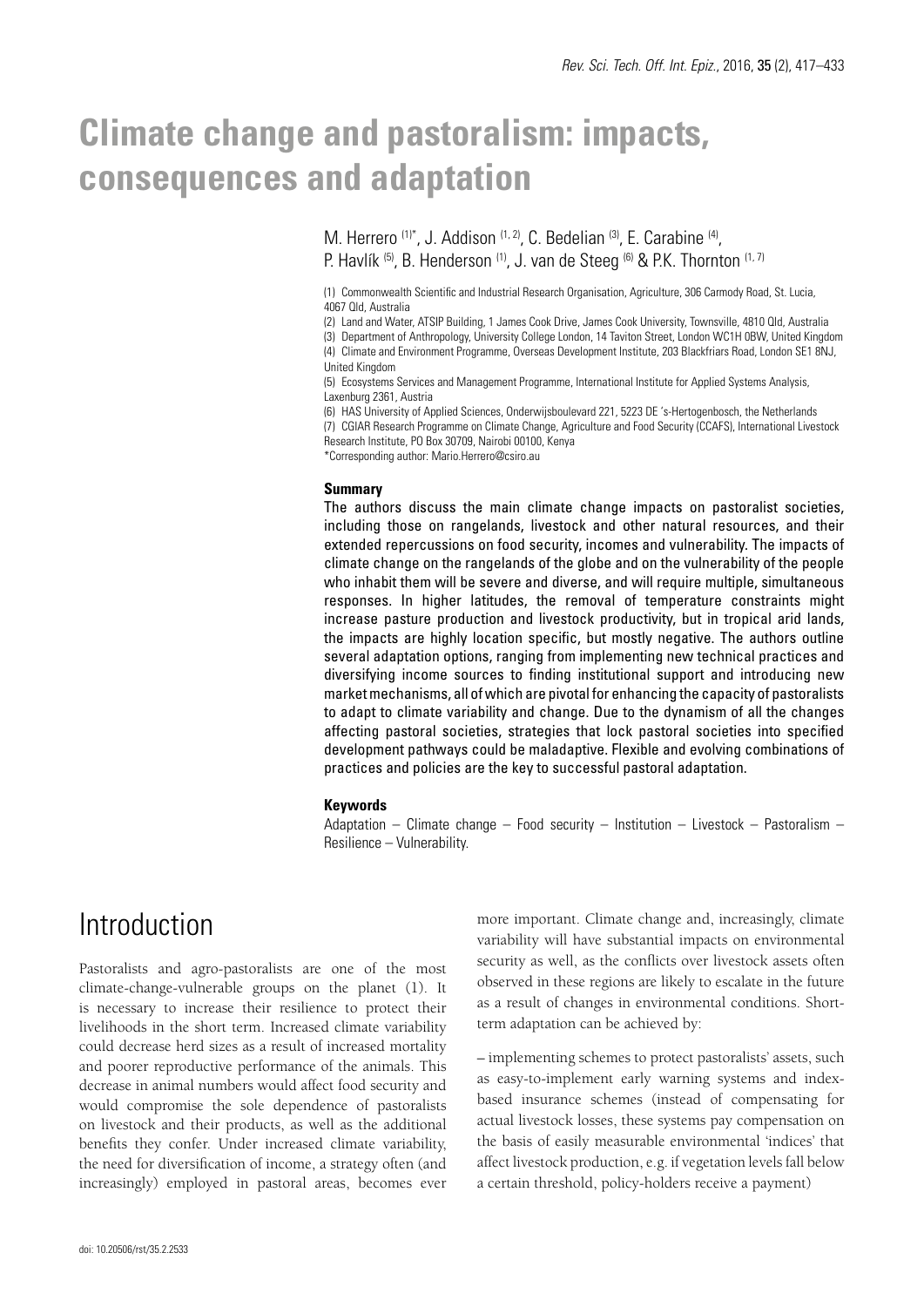– creating incentives to incorporate pastoralists into the market economy to generate cash income

– developing safety nets so that disenfranchised people can access food and public services in times of hardship, which will involve developing food storage systems, improving water accessibility and developing institutional networks to support pastoralists.

Investing in adapting pastoralist and agro-pastoral systems to future climate change is essential. This requires an appreciation of the fact that we need to start taking action now in order to have the right systems in place by the time the impacts of climate change are felt. This has implications for the strategic allocation of resources and the development of institutions and technology that will help effect these changes. There is a need to increase investments in infrastructure, particularly roads, as they ensure the connectedness of pastoralist communities and foster their integration into markets and into the wider economy. At the same time, livestock product market chains and food systems will need to be developed along with appropriate support systems, so that all consumers have equitable access to safe, cheap food locally. Technology will play a significant role in adapting pastoral and agro-pastoral systems to climate change, by, for example, helping to improve methods for harvesting water and sourcing feed, facilitating the substitution of species (i.e. from cows to camels) and enabling the production of different breeds to cope with different environments or disease burdens. New alternatives to diversify incomes may be essential in some agro-pastoralist systems. Below, the authors review these issues and offer examples of adaptation successes. They conclude with a brief description of the research that is needed to advance and integrate the short- and longterm climate adaptation agenda into a coherent social development agenda in pastoral regions.

## Climate change and pastoral systems

## **Impacts of climate change on pastoral systems**

The impacts of projected climate change on livestock systems have been covered in recent reviews (1, 2). The impacts on grazing systems include changes in herbage growth (brought about by changes in atmospheric  $CO<sub>2</sub>$ concentrations and rainfall and temperature regimes) and changes in the composition of pastures and in herbage quality. In higher latitudes, future increases in precipitation may not compensate for the declines in forage quality that accompany projected temperature increases, and cattle will experience greater nutritional stress in the future (3). Increases in  $CO<sub>2</sub>$  concentrations and precipitation will tend to increase rangeland net primary production, though this increase in production will be modified, positively or negatively, by increased temperatures (4, 5, 6). At least to the 2050s, increases in  $CO<sub>2</sub>$  will benefit  $C<sub>3</sub>$  pasture species, although warmer temperatures and drier conditions will tend to favour  $C_4$  pasture species (7). The proportion of browse in rangelands may increase in combination with more competition if dry spells are more frequent (1). In a future East Africa with a warmer, wetter climate, for example,  $C_4$  grass productivity may decrease, while tropical broadleaf growth may increase. In such regions, decreasing grass cover would likely result in more competition for forage amongst grazing species (8). Changes in net primary productivity in African and Australian rangelands are likely to be largely negative (9). Projections into the future generally indicate widespread negative impacts on forage quality (2). The results of global integrated assessments addressing the effects of climate change on land use, economics and changes in the productivity of the livestock, agriculture and forestry sectors suggest a variety of different impacts. They range from modest but beneficial impacts on rangeland systems, especially under CO<sub>2</sub> fertilisation effects and in colder regions (5, 10), to detrimental impacts that reduce pastoralism's contribution to household income and oblige pastoralists to transition to other types of more diversified production systems to maintain livestock productivity (6). Differences arise from a host of uncertainties, so there is uncertainty as to the type and magnitude of likely impacts in many situations.

Over shorter time horizons, climate risk in pastoral landscapes will be affected by increases in the variability of rainfall (which is often already highly variable), both temporally and spatially (1, 2, 11). Climate risk will also increase through the increased frequency of extreme events, such as drought, flooding, and extreme highs and lows in temperature. The semi-arid and arid rangelands are likely to see increasing rainfall variability, with associated impacts on rangeland productivity. This may have significant negative effects on herd dynamics, stocking density and the productivity of pastoral production systems. In arid and semi-arid Kenya, for example, the loss of animals and subsequent losses in milk and meat production to 2030 as a result of increased drought frequency could amount to more than US \$630 million (12). Changing frequencies of extreme weather events such as flooding will affect certain diseases too: for example, outbreaks of Rift Valley fever in East Africa are associated with increased rainfall and flooding due to El Niño–Southern Oscillation events.

## **How might climate change affect the vulnerability of pastoralists?**

Although there is uncertainty surrounding the exact nature of the impacts that climate change will have on livestock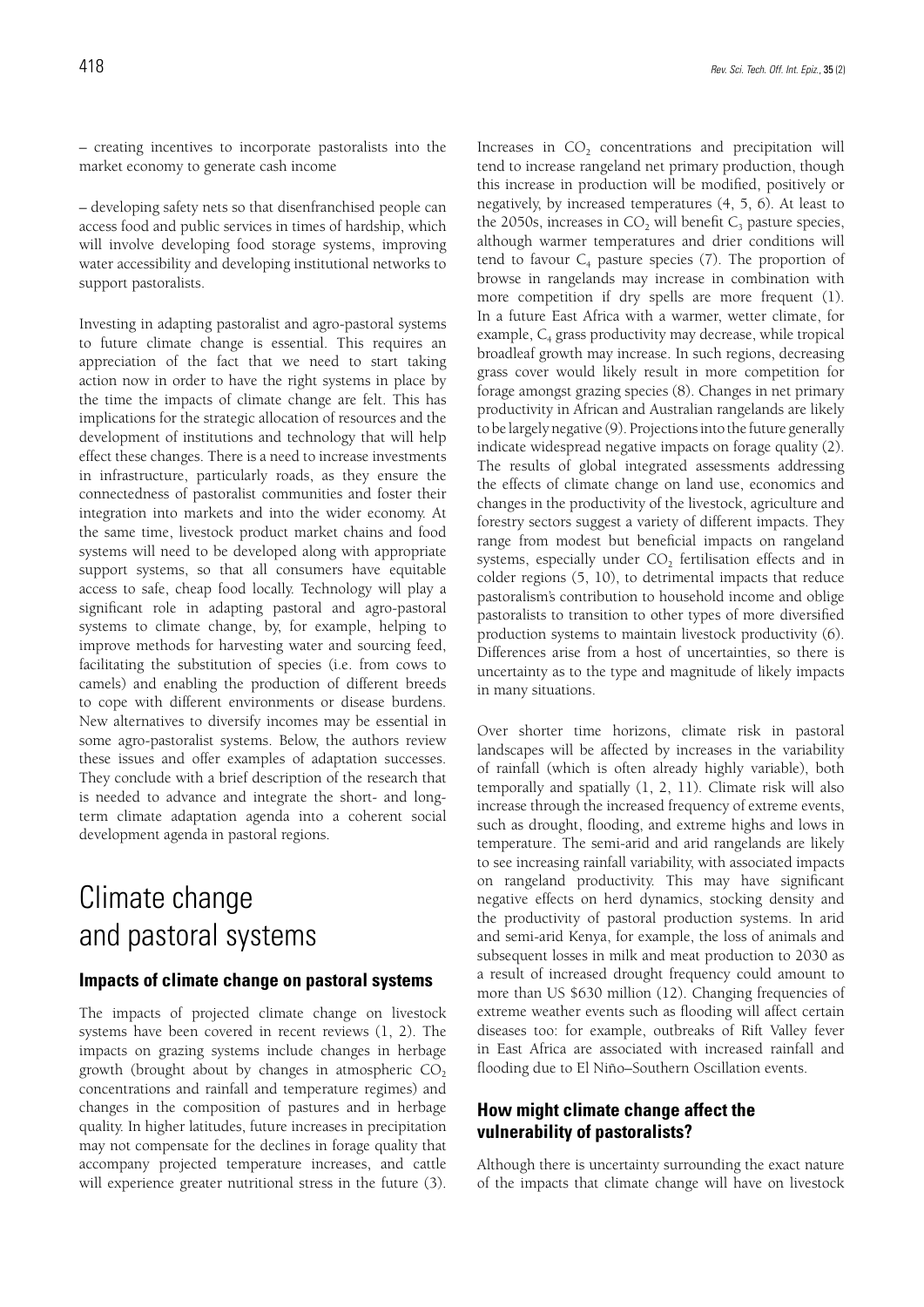production and productivity, we can be sure that they will have a knock-on effect on incomes and food security in rangelands across the globe. In lower latitudes, in particular, livestock are a critically important risk management asset for hundreds of millions of people, and the impacts of increasing climate variability on downside risk and on the stability of livestock production and human well-being from year to year may be substantial. Some information exists as to how and where the vulnerability of livestock keepers in the rangelands may change in the coming decades; for example, areas that are food insecure and vulnerable to the impacts of future climate change have been identified across the tropics and subtropics (13), and areas of high exposure to climate change were identified using downscaled climate data from the Intergovernmental Panel on Climate Change's (IPCC) Fourth Assessment Report (14). Some of this

analysis, rerun with newer climate data from the IPCC's Fifth Assessment Report (2), is presented below.

Figure 1 shows estimates of rainfall variability (the coefficient of variation [CV] of annual rainfall) in the different rangelands of the globe (15). The average CV for the rangelands globally is about 30%, compared with an average for rainfed croplands of about 23%. Figure 2a shows how several climate change thresholds are expected to change by 2050 (predicted using a high-emissions scenario [the IPCC Representative Concentration Pathway 8.5] and data from an ensemble of 17 climate models [CMIP5]) (16, 17, 18). Several threshold flips are mapped; the first two will have negative effects on production and productivity in those areas of the rangelands that are so affected, while the third may have positive effects via the extension of growing





#### **Fig. 1**

#### **Estimates of rainfall variability in the world's rangelands**

a) The grazing areas of the world (15)

b) The coefficient of variation (CV) of annual rainfall in the grazing areas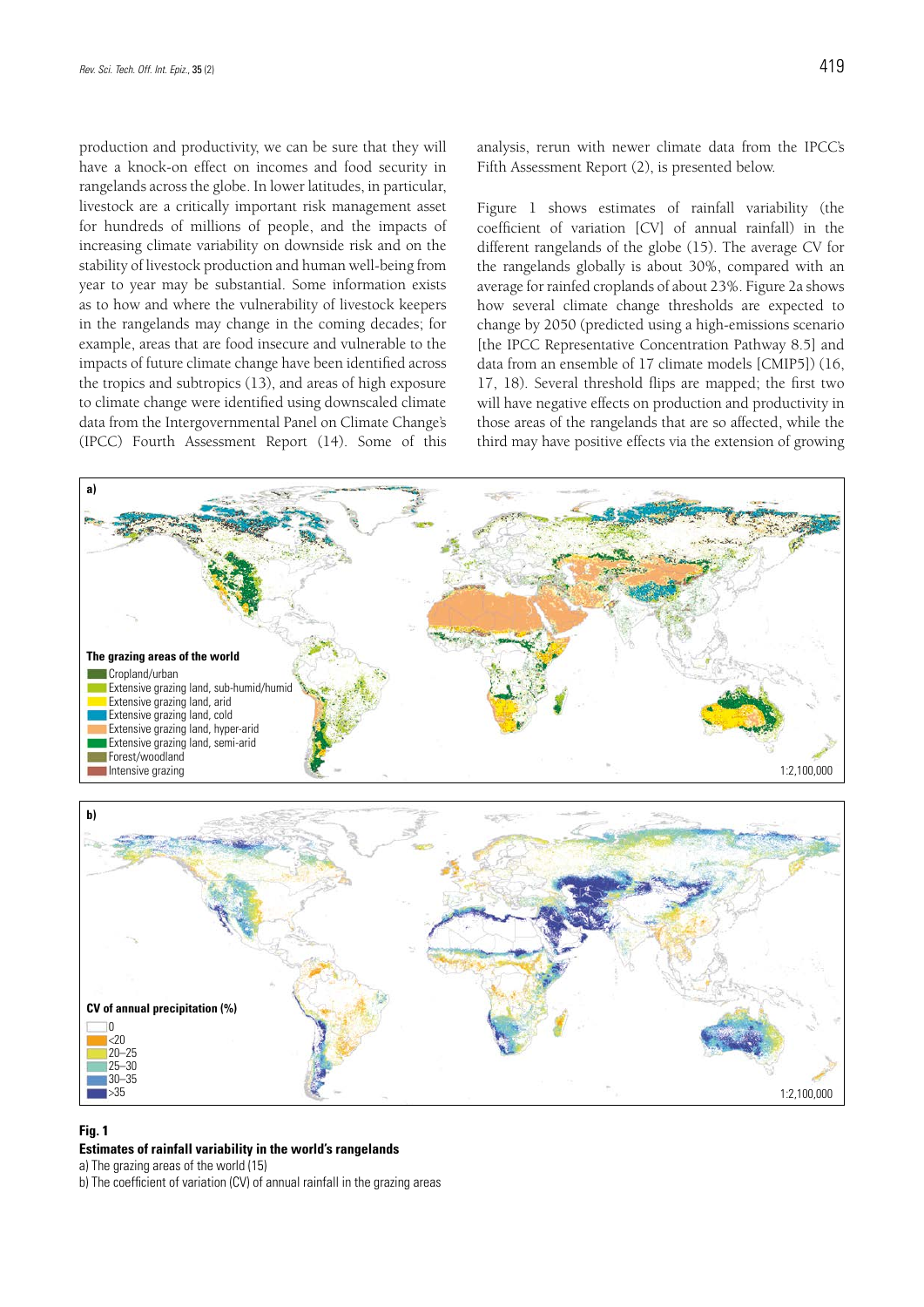

LGP: length of growing period

#### **Fig. 2**

#### **Projected changes to climate change thresholds in different types of land area by 2050**

a) Three climate change thresholds mapped on the rangelands

b) Grazing areas affected by three climate change thresholds

Projections to 2050 using a high-emissions scenario (RCP8.5) developed by the Intergovernmental Panel on Climate Change and data from an ensemble of 17 climate models taken from the fifth phase of the Coupled Model Intercomparison Project (CMIP5) of the World Climate Research Programme (16, 17, 18)

seasons and/or an increase in the land areas suitable for rangeland vegetation:

– areas of the rangelands that are projected to undergo a reduction in the length of growing period (LGP) of more than 20% between 2000 and 2050

– areas with an average maximum temperature (both annual and during the primary growing season) that flips from below 35°C to greater than 35°C by 2050

– areas in which the average annual temperature flips from below 8°C in the 2000s to above 8°C by the 2050s.

LGP is the average number of growing days per year, and the authors use it here as a proxy for the number of grazing days. In the lower latitudes, reductions in LGP as a result of changing rainfall patterns and increasing temperatures indicate increasing water limitations in the future. Substantial reductions in LGP are projected across rangeland systems, particularly in Africa and Australia. It is also projected that the average maximum temperature flip to above 35°C will be widespread across Africa and Australia, and in pockets of Central and South America and Asia. This is a critical threshold for rangeland vegetation and heat tolerance in some livestock species. The average temperature flip to above 8°C will affect western parts of the United States,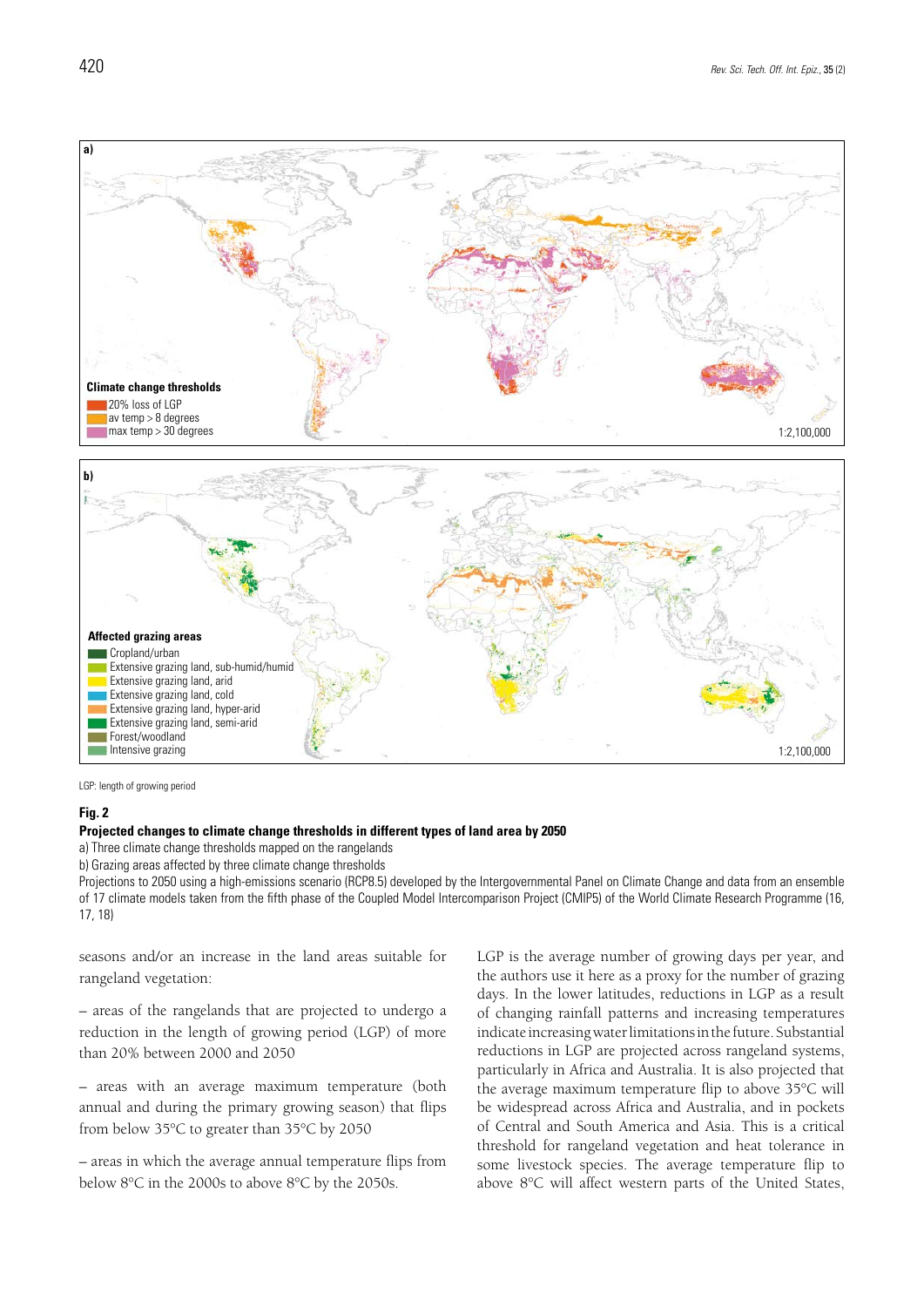parts of Central Asia, and the Andean rangeland systems running from north to south down South America. It is possible, therefore, that between now and the middle of the century the growing period in these rangelands could expand and that they could become increasingly suitable for some kinds of rangeland vegetation.

Exposure to climate change impacts will increase across large parts of the rangelands (Fig. 2b); some of these effects may be positive (removal of temperature constraints), but many will be negative. The vulnerability of pastoralists to the effects of climate change will be highly differentiated across geography, income levels, and governance arrangements, amongst other things (19). In sub-Saharan Africa, for example, pastoralists are already facing substantial challenges: poverty rates are high throughout the region, and food security is poor, except possibly in the rangelands of southern Africa (20). Few studies have explicitly investigated the impacts of climate change on global rangelands and poverty, nutrition and health. One study shows that increased climate variability may increase severe child stunting by 62% in South Asia and 55% in East and southern Africa by 2050 (21), although many other variables may affect undernutrition too (22). Another study of the possible effects of increases in rainfall variability on the prevalence of underweight children (a proxy for food security) suggests substantial increases in the prevalence of underweight children in the future, and many of these children will be in the rangelands (23).

## Adaptation in pastoral systems

Adaptation to climate change is a process of adjustment to actual or expected climate and its effects, in order to moderate harm or exploit beneficial opportunities (24). Historically, pastoralists have had relatively high adaptive capacity in inhabiting arid and semi-arid areas (25, 26). Climate variability more strongly stimulates adaptation than changes in climate (23, 27). The high levels of climatic variability that characterise the global rangelands suggest that pastoralists should be well able to adapt to a changing climate, but the current envelope of adaptive practices may not be sufficient. In some contexts, transformational adaptation may be needed (25, 28, 29). Several analyses of pastoralist sensitivity to climatic shocks have indicated entry points by which pastoralist livelihoods can be better supported in response to a changing climate (16, 30, 31, 32, 33), some of which are outlined in Table I. Nevertheless, many pastoralists see climate change as just one of many important factors affecting their livelihoods; others include human and livestock population growth, globalisation, conflict, competition for land, changes in land tenure and land use, intensification of production, voluntary and government-facilitated sedentarisation of nomadic pastoralists, and institutional changes (34, 35). To be effective, strategies to adapt to climate change should take into account the full range of risks pastoralists face, and be integrated with development and mitigation approaches (24).

Many adaptation options are available to pastoralists (Table II), with different strengths and weaknesses. Below, the authors discuss these in relation to possible trade-offs amongst different objectives, their reversibility, whether they avoid being maladaptive (so do not increase vulnerability to climate change), and whether they avoid reducing the efficacy of greenhouse gas mitigation efforts by further contributing to carbon emissions (36, 37, 38, 39).

### **Knowledge systems**

The role of indigenous knowledge in responding to climate variability and change is well recognised (40, 41). Pastoralists' knowledge underpins longstanding traditional practices for using resources and managing climate variability. These practices are part of their strong social organisation and customary institutions, and include strategies such as mobility, flexibility, adaptability and reciprocity, all of which enable pastoralists to effectively manage risk associated with their variable environments.

While traditional pastoral systems have inherent adaptive capacity, pastoralists' ability to cope with drought and climatic shocks is challenged by continued environmental, political and socio-economic marginalisation. Constraints to adaptation include insecurity, lack of credit and public services, a lack of human capital, limited technical knowledge, inadequate infrastructure, and limited access to markets (42). Cultural factors are also particular barriers to adaptation in pastoralist systems (43, 44). Many pastoralist groups have strong cultural attachments to their landscape and way of life, such that they may not take up alternative livelihood activities easily (45). Historical changes in climate have caused significant shifts in culture and economy (46), suggesting that localised knowledge systems exist only within a defined climate envelope. In some contexts, strong place identity can lead to lower adaptive capacity (47, 48). Nevertheless, multiple knowledge systems need to be included in vulnerability assessments and adaptation planning processes.

Formal education to facilitate income diversification, secure jobs and access information is an essential long-term adaptation strategy. A household head with higher levels of education and/or a transferable skill-set is a significant determinant of adaptation to climate change (49), often via livelihood diversification (50), although alternative livelihood options are not always available (51). Education systems for pastoralists are currently being developed that do not constrain pastoral mobility (52), with precedents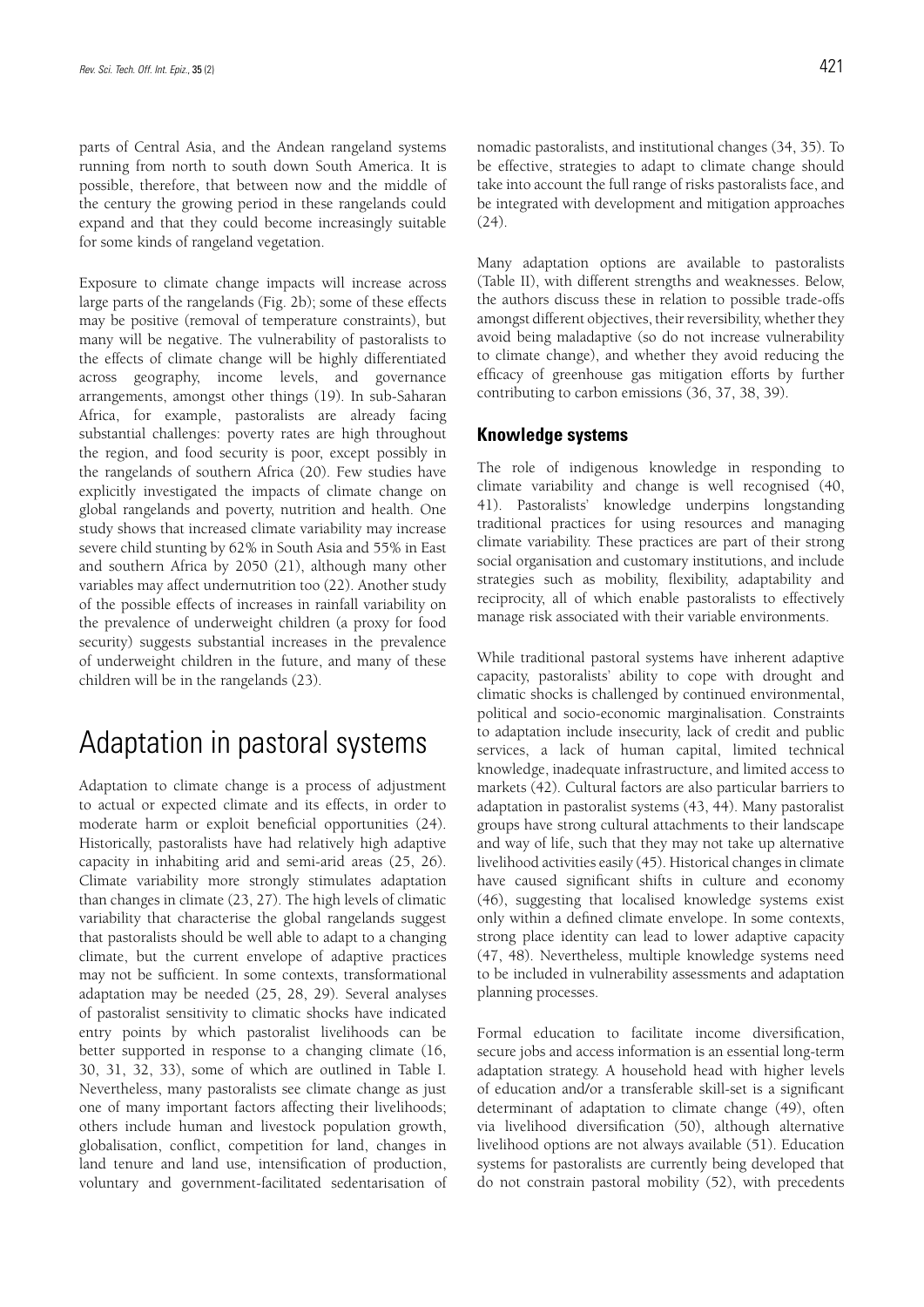#### **Table I**

#### **Typology of impacts of climate change on rangelands and the nature of the adaptation response required** *Source*: Ash *et al.* (25)

|                                                              | <b>Type of impact</b>                                                                                                                                                                                                          |                                                                                                                                                                                                             | <b>Examples of strategies to manage</b>                                                                                                                                                                                                                                                                   |  |
|--------------------------------------------------------------|--------------------------------------------------------------------------------------------------------------------------------------------------------------------------------------------------------------------------------|-------------------------------------------------------------------------------------------------------------------------------------------------------------------------------------------------------------|-----------------------------------------------------------------------------------------------------------------------------------------------------------------------------------------------------------------------------------------------------------------------------------------------------------|--|
| <b>Change variable</b>                                       | <b>Nature of impact</b>                                                                                                                                                                                                        | (Gradual or threshold(a))                                                                                                                                                                                   | the impact and limits to adaptation                                                                                                                                                                                                                                                                       |  |
| Increasing CO <sub>2</sub>                                   | Increased plant productivity, altered species<br>composition, decreased forage quality                                                                                                                                         | Largely gradual change, but there are likely<br>to be some threshold changes in species<br>composition (woody-grassy balance,<br>weeds, sufficient fuel loads for fire)                                     | Enhanced fire and weed management<br>strategies may help manage vegetation<br>change for some time, but it is likely that<br>unavoidable transitions will occur. The<br>effects of declining forage quality could be<br>managed through nutritional supplements<br>and grazing management strategies      |  |
| 2°C temperature<br>increase<br>(increasingly<br>unavoidable) | Longer growing seasons in cold climates, some<br>reduction in plant growth in dry climates, some<br>heat stress in animals, contraction of grazing<br>zones around water sources, species shifts<br>in $C_3/C_4$ mid-latitudes | Gradual change                                                                                                                                                                                              | Animal breeding for heat tolerance,<br>altered herd and grazing management,<br>additional shade, altered fire regimes, more<br>efficient use of water resources, enhanced<br>opportunities for increasing productivity in<br>temperate climates                                                           |  |
| 4°C temperature<br>increase (likelihood<br>increasing)       | Likely to be beyond the coping range of animals<br>(and possibly humans) in some environments,<br>significantly reduced plant production in hot<br>climates                                                                    | Thresholds likely to be crossed where<br>production systems in hot climates fail                                                                                                                            | Limit to adaptation reached in some hot<br>environments; change to seasonal use of<br>resources                                                                                                                                                                                                           |  |
| Decreasing rainfall<br>(mid-latitudes)                       | Increased exposure to drought, water resources<br>less reliable, especially where year-round<br>stream flows become seasonal                                                                                                   | Gradual change in many environments, but<br>thresholds might be crossed where water<br>resources reach critical levels, particularly<br>systems that are dependent on seasonally<br>available key resources | Improved use of seasonal climate forecasts<br>and increased effort on improving their<br>skill, increased use of water storage,<br>recalculation of safe stocking rates,<br>increased mobility or availability of other<br>forage resources, cropping land becomes<br>marginal with conversion to pasture |  |
| Increasing rainfall<br>(high latitudes,<br>tropics)          | Increased water availability for other uses,<br>potentially more flooding in some areas                                                                                                                                        | Gradual change                                                                                                                                                                                              | Opportunities for diversified agricultural<br>use, pressure to convert pastoral land to<br>agriculture where soil quality permits                                                                                                                                                                         |  |
| Increase in extremes/<br>variability                         | Direct impacts (which may be catastrophic, e.g.<br>dzuds <sup>tb)</sup> in Mongolia) on vegetation and herd<br>viability, on the vectors, and on the extent and<br>severity of livestock diseases                              | Likely to be threshold changes                                                                                                                                                                              | Support from policy to help deal with<br>extreme events (e.g. drought relief,<br>flexibility in land tenure arrangements);<br>limits to adaptation will be tested by<br>extreme events recurring frequently                                                                                               |  |

a) a sudden, large-scale and, often, irreversible change that occurs when a critical threshold is exceeded

b) *dZud* : extreme winter weather: snow and ice prevent access to water

such as Australia's School of the Air programme to draw upon and new initiatives such as the National Commission for Nomadic Education in Kenya (NACONEK) (53).

### **Diversification and structural adjustment**

Pastoralists may respond to shocks and stresses in various ways: diversifying livelihood options, supplementing pastoral incomes with farm or off-farm income, and leaving pastoralism altogether (54) (see Table I). Diversifying herd composition can help to cope with drought and increasingly restricted mobility, for example via increasing the proportion of small stock compared with cattle (55), as the former have lower feed requirements and shorter

gestation times (56). The switch to small stock may be increasingly important in Kenya (57), though in Mongolia's Gobi Desert it may prove maladaptive, as the transition to a market-based economy and high cashmere prices have driven an increase in goat numbers which may negatively affect their relative advantage (51, 58).

Diversification of pastoral livelihoods is widely observed, and options include cultivation, wage or salaried labour, trade, and business (49, 50, 59, 60). The most prevalent alternative livelihood options in the rangelands of sub-Saharan Africa are diversification into crop-based agriculture and intensification of livestock production,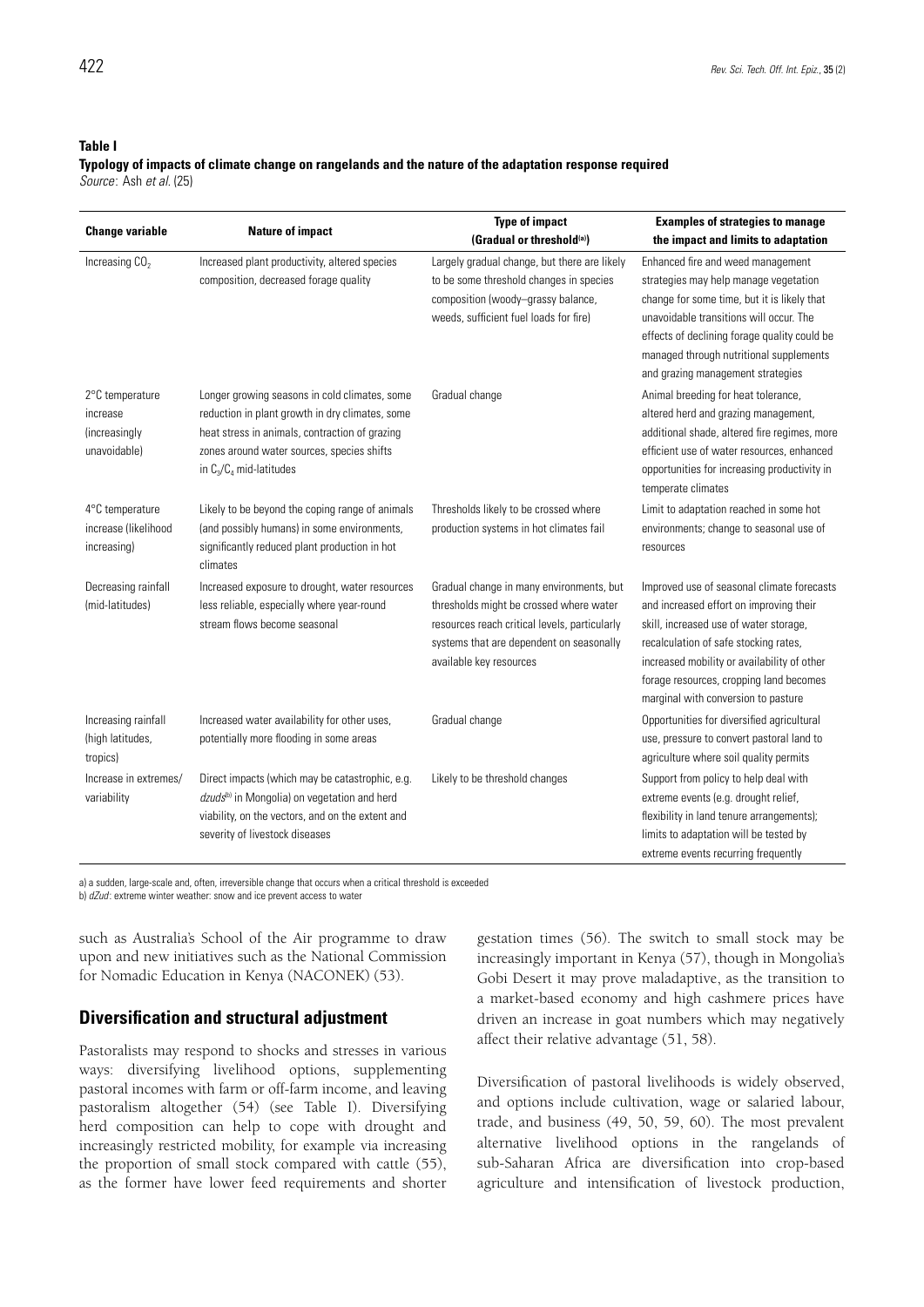### **Table II**

### **Examples of climate-related adaptation strategies**

Reversibility relates to the ability of the strategy to be modified or stopped if found to be unsuitable to a changing climate. The risk of maladaptation relates to the strength of potential negative effects (economic costs, opportunity costs) that may occur if that potential adaptation option does not match a future climate envelope

| <b>Adaptation strategy</b>                                        | <b>Description</b>                                                                                                                                                                                                                                                                                        | <b>Reversibility</b> | <b>Risk of</b><br>maladaptation |
|-------------------------------------------------------------------|-----------------------------------------------------------------------------------------------------------------------------------------------------------------------------------------------------------------------------------------------------------------------------------------------------------|----------------------|---------------------------------|
| Mobility                                                          | Mobility allows the opportunistic and effective use of patchy and heterogeneous<br>resources, and helps minimise the effects of droughts (71) and extreme winters (74)                                                                                                                                    | High                 | Low                             |
| Diversification of livestock<br>composition                       | A diversified livestock composition allows livestock keepers to utilise available<br>forage in different seasons, as well as produce a variety of livestock products.<br>Drought encourages a shift from grazers (cattle and sheep) to browsers (goats and<br>camels) which are more resistant to drought | Moderate             | Low                             |
|                                                                   | Livestock breeding to maintain drought tolerance                                                                                                                                                                                                                                                          | Moderate to low      | Low                             |
| Supplementation of fodder                                         | Preparation and purchase of hay and other feeds during drought, to increase<br>livestock productivity and resilience during vulnerable periods. Fodder banks help<br>feed calves, sick animals, and milking cows during dry months                                                                        | High                 | Low to moderate                 |
| Restocking/destocking                                             | Build up herd size in recovery periods to prevent total loss of herd during drought.<br>During drought, culling of weak livestock for food and cash needs                                                                                                                                                 | Moderate to high     | Moderate                        |
| Development of water<br>sources                                   | Ground water                                                                                                                                                                                                                                                                                              | Low                  | Moderate to high                |
|                                                                   | Rain water harvesting                                                                                                                                                                                                                                                                                     | Low                  | Low to moderate                 |
| Sharing, loaning and gifting<br>of livestock                      | Part of pastoralists' traditional social networks, but intensifies during and after<br>drought. Also sharing of labour between families to act as a social safety-net                                                                                                                                     | High                 | Low                             |
| Saving/credit schemes                                             | The conversion of livestock resources into financial resources through uptake of<br>saving schemes which can smooth livelihood volatility. Credit schemes may help<br>with investment that can increase productivity or livelihood diversification                                                        | High                 | Low                             |
| Early warning systems/<br>access to climate change<br>information | Use of intricate systems of local knowledge to predict weather or forecast a<br>climatic event. This allows pastoralists to better plan for and manage drought (for<br>example, agro-pastoralists in Kenya use indigenous indicators of rainfall variability<br>to interpret meteorological forecasts)    | High                 | Low                             |
| Cultivation                                                       | Opportunistic cultivation in areas with high agro-ecological potential                                                                                                                                                                                                                                    | Moderate             | Low to moderate                 |
| Intensification                                                   | Substitution of land for non-renewable inputs such as inorganic phosphate and<br>ground water                                                                                                                                                                                                             | Low                  | Moderate to high                |
| Off-farm income                                                   | Alternative sources of income, e.g. through casual labour, petty trade, manual<br>labour, migration to towns and cities                                                                                                                                                                                   | Moderate             | Low                             |
| New market opportunities                                          | Responding to new market demand and opportunities (for example, pastoralists in<br>the Horn of Africa are responding to the growing demand for camel milk in urban<br>areas and to new international camel milk markets)                                                                                  | Moderate             | Low                             |
| Education                                                         | An increase in education amongst pastoralist communities, resulting in increasing<br>opportunities for new employment and diversification, and participation in national<br>political processes                                                                                                           | Low to moderate      | Low                             |
| PES/EbA                                                           | Involvement in market-based schemes for water, carbon, tourism, etc. as an income<br>diversification strategy                                                                                                                                                                                             | Moderate             | Low to moderate                 |
| Cash transfers<br>and remittances                                 | Cash transfers from social protection programmes; remittances from pastoralists<br>who migrate out of pastoral areas for wage labour in towns and cities. These help<br>support the pastoral family to buy food, livestock, and for other needs                                                           | Moderate to high     | Low to moderate                 |
| Structural readjustment                                           | Pastoralists permanently leave pastoralism, and resource flow between the urban<br>and pastoral social-ecological system is significantly reduced                                                                                                                                                         | Low                  | Moderate                        |

EbA: ecosystem-based adaptation

PES: payments for ecosystem services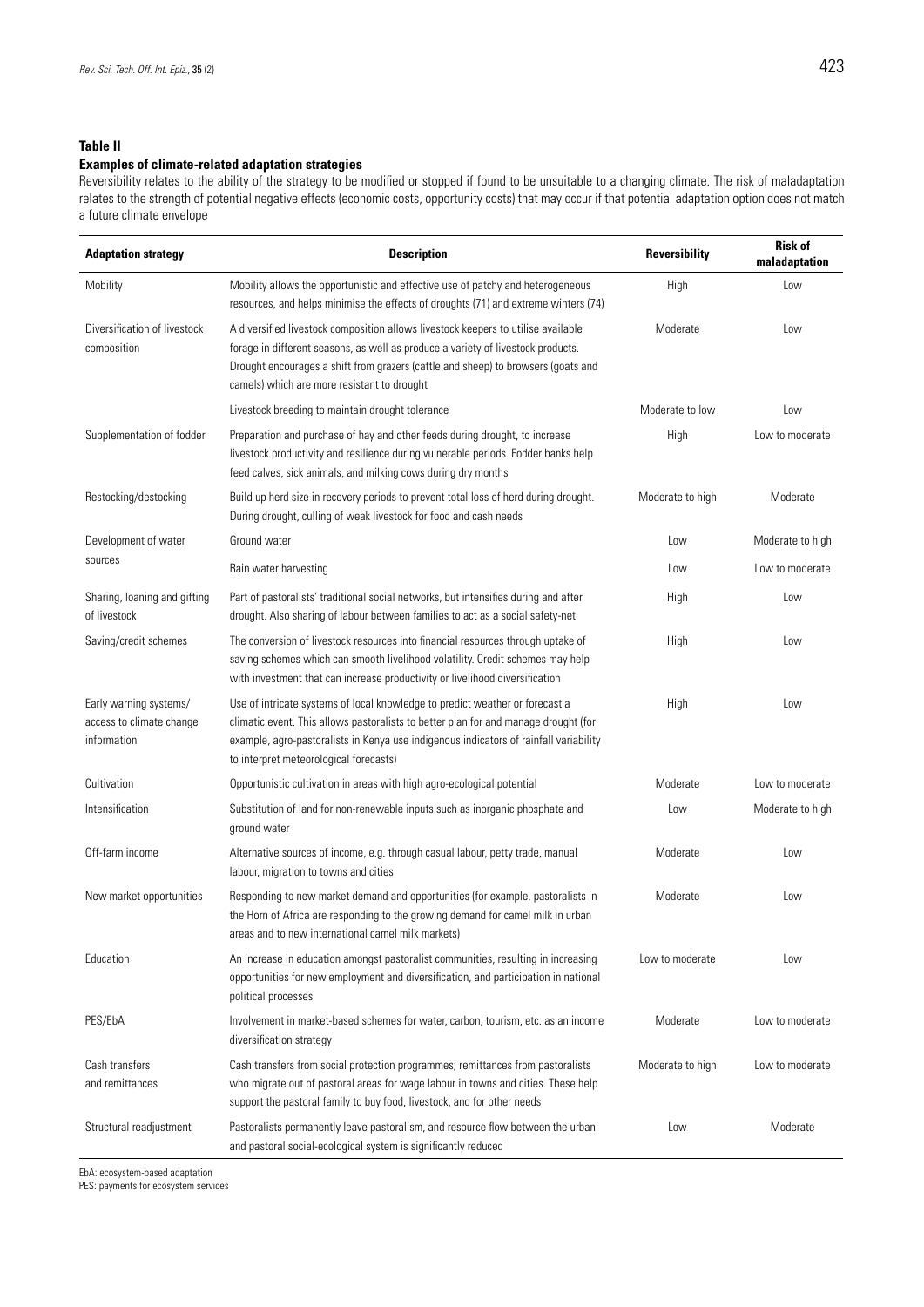including an increased proportion of smaller stock (35, 61, 62). Diversification helps supplement livestock-based incomes and reduce risk.

Some pastoralists may exit pastoralism and agriculture altogether. In western China, where there have been changes in property rights, grazing bans, resettlement programmes and government policies to promote intensification, this type of structural adjustment is already occurring (63). However, an increased reliance on fossil fuels and water to facilitate the intensification promoted by the government potentially exposes pastoralists to price shocks instead of production shocks and may be maladaptive in a context of declining precipitation and groundwater recharge. In contrast, in rural Mongolia, opportunities for off-farm income are limited and although there is net movement to urban areas, many return because of limited employment opportunities (58). In this situation, high mobility pastoralism has been maintained; the urban–rural boundary is fluid and resources (labour, meat, education services) can be shared, spreading the risk of climatic shocks and stresses (64). In other situations, permanent structural adjustment may need to be a part of the adaptation toolkit.

### **Institutional processes**

In many cases, pastoralists have been marginalised from national economies and political systems. There are potentially large adaptation gains to be made from institutional strengthening in terms of policies and planning, economic options, and the regulatory and legal context. Leveraging 'soft' institutional and financial processes may be effective for adapting under high levels of uncertainty, given that they are relatively inexpensive and easy to reverse (37). In comparison, 'hard' infrastructure options may be expensive, contribute to carbon emissions and be difficult to reverse (65). Policies that reduce the high transaction costs of remittances and improve banking services so that livestock wealth can be quickly and cheaply converted into interest-raising cash (and vice versa) can encourage responsiveness, flexibility and innovation, as can insurance schemes and policies that allow pastoralists to freely access healthcare outside their district (Table I).

As rangelands become increasingly fragmented (34, 66, 67) and traditional coping and buffering mechanisms are eroded (35), there is often a need for increasingly intensive inputs to deal with stresses such as drought. Many respond to changes in land tenure by attempting to expand the size of the managed resource through land reform or consolidation of fragmented units within the system and developing new and existing social networks to negotiate access to key resources at certain times (62, 63). However, perverse outcomes that may erode adaptive capacity can accompany these changes. In China, the introduction of property rights exclusive to the level of the household has exacerbated

the effects of climatic shocks on pastoral livelihoods by facilitating the monetarisation of a system that previously relied more upon reciprocal altruism between pastoralists (67). Government policies and programmes that facilitate fluidity in social, human and resource capital through time and space, like those described earlier, may minimise maladaptive adaptation to climate change while delivering improvements in pastoral livelihoods.

In many parts of the world, regional, national and subnational governance bodies have made progress towards developing policy, planning and building institutions for adaptation (24). But climate policy frameworks remain fragmented between and within levels and sectors, and can act as a barrier to adaptation when context-specific cultural and traditional factors are ignored (24, 68, 69). In West and East Africa, regional bodies have been moving towards resilience-building policy and planning frameworks such as the Intergovernmental Authority on Development (IGAD) Drought Disaster Resilience and Sustainability Initiative (IDDRSI) and the Permanent Interstate Committee for Drought Control in the Sahel (CILSS). Convergence around such initiatives should increase coordination of investment and activities in the drylands.

At country level, National Adaptation Plans need to be integrated into economic and development planning and linked to sub-national action, particularly in developing countries. As pastoralist areas are often marginalised from centres of power, their needs are not adequately addressed in national planning processes. This is changing slowly, with decentralisation of climate adaptation funds in Senegal and Mali and devolution of planning powers to lower levels of governance in Kenya (70), for example. Kenya's Ending Drought Emergencies (EDE) framework aims to integrate multi-sectoral planning around the drivers of vulnerability in drylands, which include conflict, climate change and demographic change (71).

Cross-level or cross-sector tensions become more obvious in the context of high pastoral mobility, which is highly adapted to climate variability, unpredictability and dispersed resources (72, 73, 74, 75). Community-based Natural Resource Management (CBNRM) programmes, which have sought to encourage the establishment of local institutions for mutual assistance during periods of climatic shock, can increase knowledge exchange, information access, linking capital and proactive behaviour (76), but may struggle to garner national-level government support. There is a clear role for civil society here in facilitating knowledge exchange and advocating for adaptation action across scales.

### **Reducing vulnerability: financial options**

Social protection will continue to play an important role in supporting poor and vulnerable pastoralist households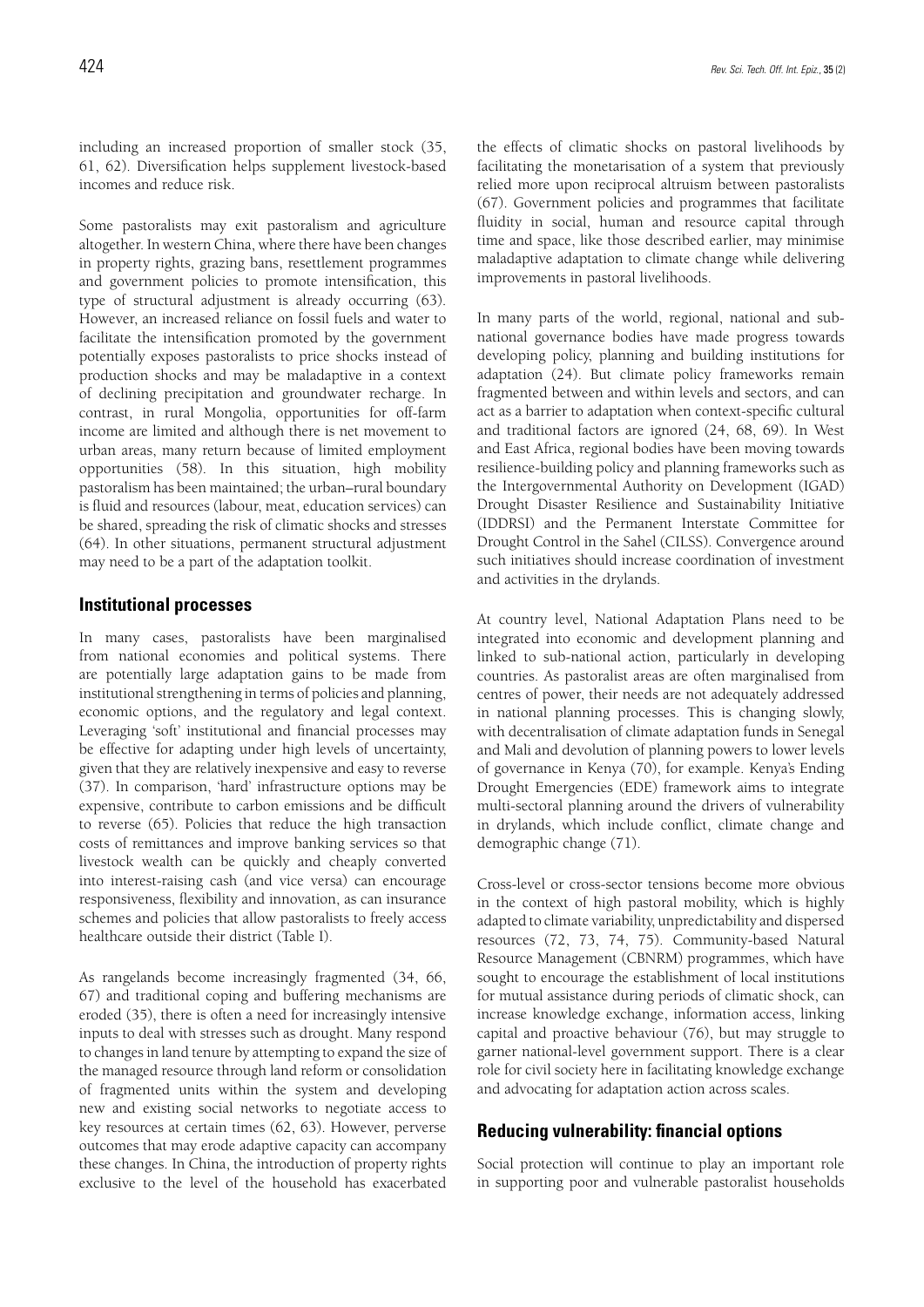under a changing climate. Traditionally, this has involved food relief in times of stress, but recent social protection programming aims to be adaptive, incorporating climate risk (77, 78) and moving towards cash transfer.

Both public- and private-sector investment have a role to play in developing and implementing adaptation options. However, the private sector may not provide the needed adaptation options due to the costs, incentives and resources required (24). In pastoralist systems, transaction costs for the private sector are high and are caused by low human capital and limited market support services. Governments can support enterprises by creating incentives and structuring markets appropriately (79, 80). Several social and economic variables can facilitate livestock markets, including regulatory conditions and supporting services (infrastructure, processing facilities, extension services, etc.). Having the requisite services and the right regulatory framework is important for improving the climate for investment (Fig. 3).

Social networks, community funds and disaster relief can provide assistance in response to extreme events while reducing poverty levels. More formal financial services targeted at the relatively unstructured livestock sector can help pastoralists take adaptive actions and can reduce the impact of losses. For example, access to microcredit facilities can drive household- and community-level adaptation. Insurance services, including transportation insurance and index-based livestock insurance (which has been piloted in Mongolia [81] and Kenya [82]), can reduce the risk of loans. While such schemes are likely to be important tools in climate change adaptation, their benefits may not be immediate (51). Governments and international organisations can play a role by scaling up and promoting existing initiatives and improving their commercial viability.

### **Markets**

Commercial fodder production, fattening and finishing operations and water supply enterprises (which combat fodder shortages during drought by facilitating the production of animal food) can offer opportunities for managing climate risk and adding value to livestock production by upgrading or diversifying the livestock value chain. In addition, the private sector is supporting the management of climate risk by investing in veterinary pharmaceuticals that tackle animal disease, thus enabling pastoralists to protect their livestock assets. New animal and crop varieties, traditional knowledge, and improved water management technology also provide opportunities for reducing climate risk and increasing income (83). Many



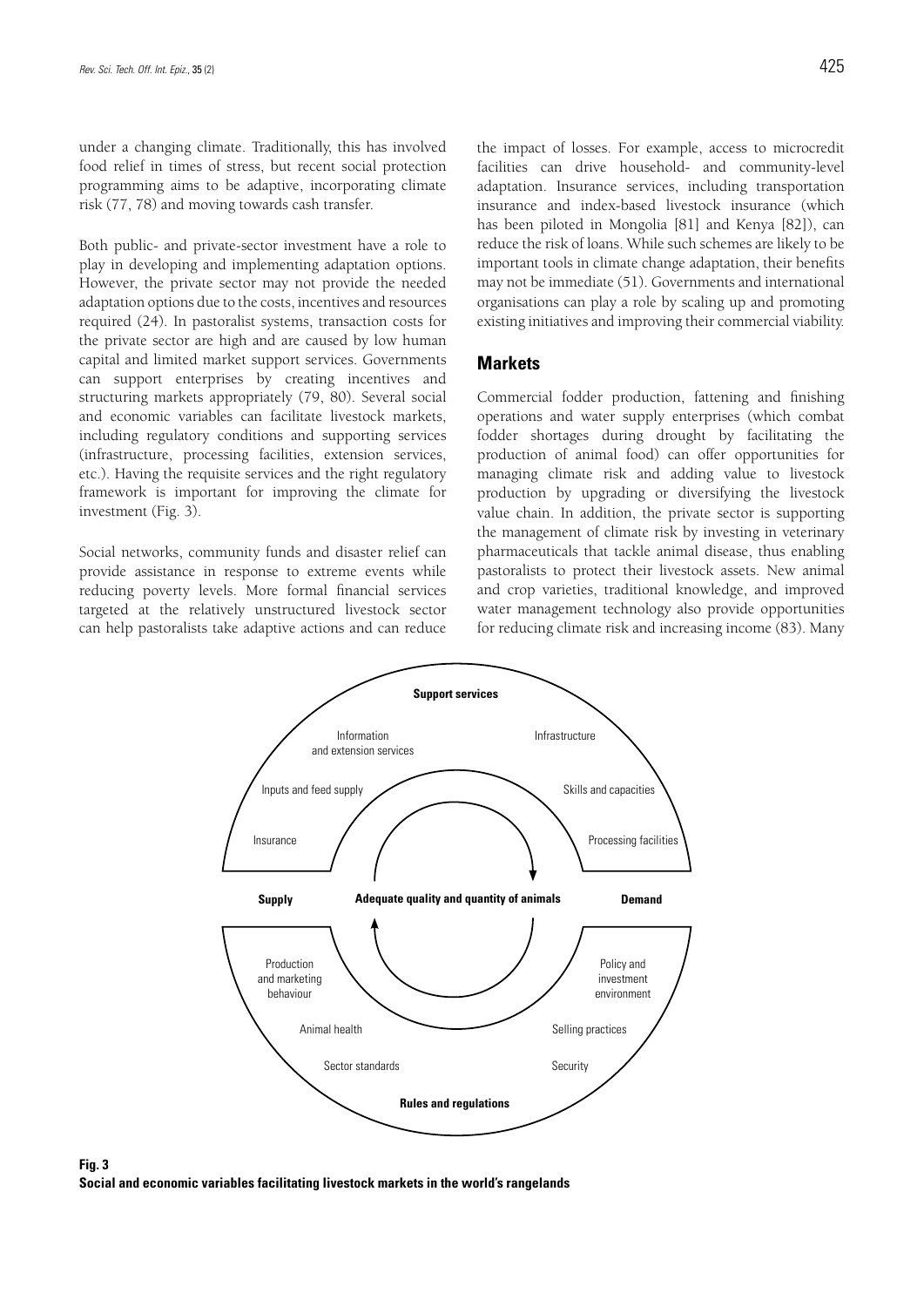pastoralists are willing to pay for improved services, if the benefits are clear (81). On the other hand, the private sector can have difficulty selling their products and services to pastoralists due to the relative lack of exposure of these communities – for instance, most pastoralists are not familiar with insurance products.

Climate extremes and disease shocks can lead to high price volatility and high transaction costs, preventing participation in markets (84). Structural inefficiencies in livestock markets include long distances to market, inconvenient timing and location of sales, high transport costs, high taxation, and insecurity (79). Price distortions exist due to physical and informational factors, with improvements in these having the potential to increase market integration (85). The trade in live animals and meat from Kenya to Ethiopia increased 2.3 times between 2005 and 2013, the equivalent of beef exports from the United States (86), but this export trade is highly unstable in the face of shocks, indicative of substantial structural inefficiencies.

Payments for ecosystem services (PES) and ecosystem-based adaptation (EbA) offer a potential livelihood diversification and climate change adaptation option. Examples of EbA implementation include rehabilitating watersheds, promoting agroforestry and conservation agriculture, and creating new markets for income generation and livelihood diversification, e.g. quarrying and tourism (87). Although attractive in that they conserve the environment and contribute to poverty reduction, PES schemes can increase pressures on scarce land and water, risk poor people's access and rights to land, weaken cultural values, and have high transaction costs. Participation in PES schemes can create trade-offs for climate-resilient livelihoods and create problems of equity and justice, with gender inequalities increasing where property rights favour men, which is common in pastoral systems (88, 89, 90).

### **Infrastructure and technology**

Aside from adaptation measures that directly target vulnerability, other adaptation measures more directly target climate change. Structural and physical options for adaptation are currently receiving a significant proportion of adaptation finance but need to be considered carefully in light of an uncertain climate envelope. It is important to examine the options in order to avoid possible maladaptation and ensure that vulnerable societies do not become locked into an unsuitable development pathway that will be difficult to get out of (39, 91, 92). Roads may increase access to markets for pastoralists and potentially reduce poverty, but a suitable regulatory environment and complementary hard infrastructure will also be needed to maximise benefits for the poorest (93); for example, in Kenyan pastoral systems there is a need for loading ramps, holding facilities and water sources (72). However, infrastructural development

may have unexpected negative impacts too; for example, large-scale projects such as the Lamu Port South Sudan and Ethiopia Transport project (www.lapsset.go.ke), which aims to build an oil pipeline and new road and rail facilities to connect cities across East Africa, will open up large areas of pastoral land in northern Kenya to further development, which may exacerbate conflict over land tenure and resource use in the region (94).

There is a need for better market information systems that leverage available telecommunications to reduce issues of information asymmetry where other channels (such as word of mouth) might fail. Rangeland producers who sell at local markets can be paid less than half as much as producers trading at terminal markets due to lack of price information (95), with reverse price differentials in input costs during climatic shocks (58). By reducing information asymmetry, mobile telephone ownership can increase prices received at local livestock markets (96). Although the social mediation of access to grazing resources may have its own challenges (97, 98), the expansion of such technology offers opportunities for pastoralism in the future. Similarly, the dissemination of climate information and early warning systems (EWS) can be improved via information and communications technology. Where risks are complex and take longer to develop, such as with droughts, EWS can help prevent large losses of life (99). Better understanding is needed of the social processes that mediate the uptake of these systems and the constraints to acting upon the information they provide. There is also a need to develop EWS that consider multiple hazards and to invest in climate observation networks and strengthen the capacity of scientific institutions (65).

## **Conclusions**

The impacts of climate change on the rangelands of the globe and on the vulnerability of the people who inhabit them are likely to be severe and diverse in nature, at least until the middle of the current century, regardless of the trajectory that emissions take over the coming decades. Global annual average surface temperature is already 1°C above the pre-industrial average, as represented by the 1850–1900 reference period (100). Pastoralists in the past have proved remarkably adept at adapting to a highly variable climate, but the last time the global temperature was this high was more than 100,000 years ago; pastoralists' experiences in recent millennia may prove totally inadequate for adapting to the current rate of change.

The rangelands are undergoing considerable changes. In some places, increasing population densities are rapidly modifying the accessibility to land, water and feed that makes pastoralism a viable livelihood strategy for millions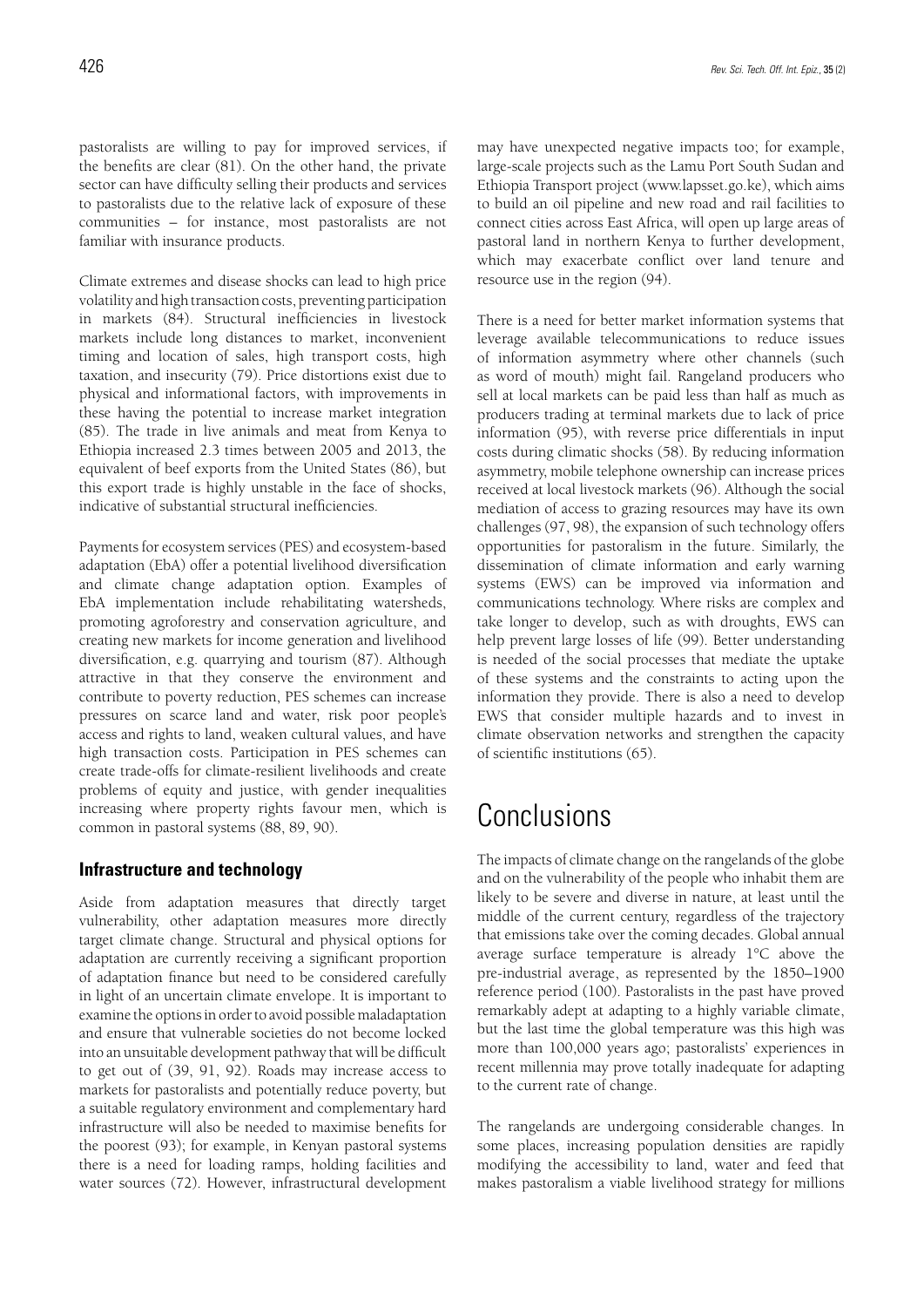of livestock keepers around the globe. Rising incomes throughout the developing world are affecting consumption patterns and modifying expectations, with lasting impacts on traditional socio-cultural value systems and kinship networks. Globalisation and the massively expanding role of information and communications technologies are having an increasing influence on formerly remote and isolated communities. Social capital that was once geographically bounded is now spreading across larger areas because of changing flows of people, resources and information, all of which can provide alternative sources of income. Depending on context, some of the measures outlined above will lead to incremental climate change adaptation (in some places this adaptation will take the form of increased market orientation and a move towards more intensified farming) and an increased ability of pastoralists to manage climaterelated risks. Other shifts, including social innovations and changes in behaviour, institutions, and cultural norms, may

be more transformative. Indeed, for some of the rangelands that will undergo considerable increases in exposure to climate change in the future, there may be no alternative to an exit from agriculture, coupled with education and development of alternative livelihoods for those affected.

Pastoral systems face serious complications in the coming decades, and in several regions their performance in terms of human development outcomes such as poverty, education and health is already relatively poor (20). Options do exist for improving these, through combinations of policies and through alternative institutional arrangements and new technologies. The options are likely to vary with context and over time as the future climate change envelope becomes less uncertain. Understanding what is possible, what is not, and where, will be critical for effectively improving rangelands and the livelihoods of pastoralists.  $\mathcal{C}^{\mathcal{A}}$ 

## **Le changement climatique et le pastoralisme : effets, conséquences et adaptation**

M. Herrero, J. Addison, C. Bedelian, E. Carabine, P. Havlík, B. Henderson, J. van de Steeg & P.K. Thornton

#### **Résumé**

Les auteurs examinent les principaux effets du changement climatique sur les sociétés pastorales, en particulier ceux qui affectent les prairies, le bétail et d'autres ressources naturelles ainsi que les répercussions durables sur la sécurité alimentaire, sur les revenus et sur la vulnérabilité des populations. Le changement climatique va profondément et diversement affecter les prairies de la planète et le degré de vulnérabilité des personnes qui y vivent, ce qui imposera de déployer des réponses multiples et simultanées. Si dans les latitudes plus élevées, la suppression de certaines contraintes liées aux températures permet d'augmenter la production d'herbage et d'accroître la productivité du bétail, dans les terres arides tropicales les effets du climat, très spécifiques selon les endroits, sont majoritairement négatifs. Les diverses solutions adaptatives mises en avant par les auteurs, depuis la mise en œuvre de nouvelles techniques et la diversification des sources de revenus jusqu'à la recherche de soutiens institutionnels et la création de nouveaux mécanismes de marché, sont toutes déterminantes pour améliorer la capacité des pasteurs à s'adapter à la variabilité et au changement climatiques. En raison du caractère dynamique des changements affectant les sociétés pastorales, les stratégies consistant à confiner ces sociétés dans des tracés spécifiques de développement risquent de s'avérer contreproductives en termes d'adaptation. Un assortiment souple et évolutif de pratiques et de politiques est la clé d'une adaptation pastorale réussie.

#### **Mots-clés**

Adaptation – Bétail – Changement climatique – Institution – Pastoralisme – Résilience – Sécurité alimentaire – Vulnérabilité.

r.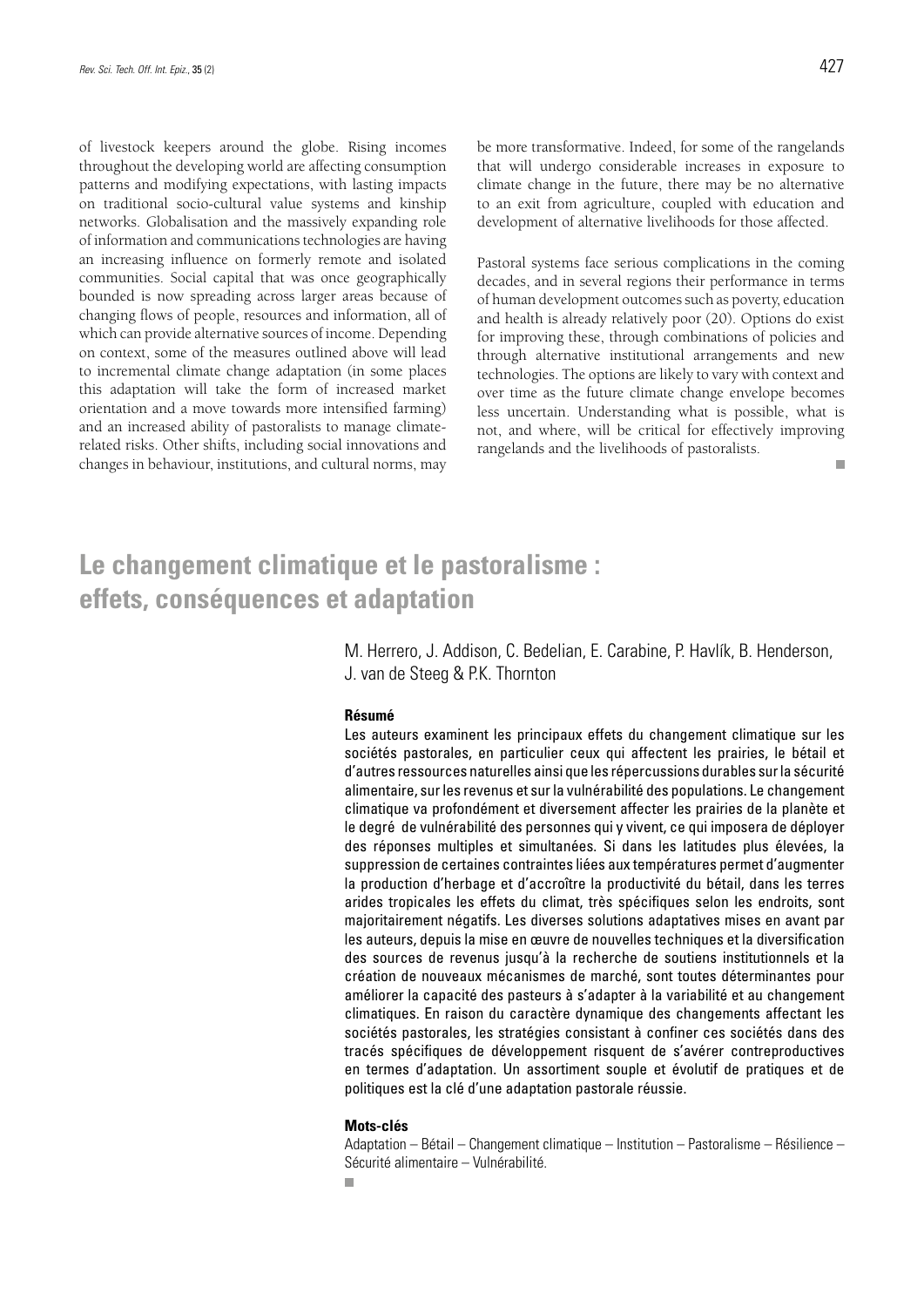## **Cambio climático y pastoreo: efectos directos, repercusiones y adaptación**

M. Herrero, J. Addison, C. Bedelian, E. Carabine, P. Havlík, B. Henderson, J. van de Steeg & P.K. Thornton

#### **Resumen**

Los autores examinan los principales efectos del cambio climático sobre las sociedades pastorales, en particular los que afectan a las tierras de pasto, el ganado y otros recursos naturales, así como sus repercusiones más indirectas sobre la seguridad alimentaria, los ingresos y la vulnerabilidad. El cambio climático traerá consigo diversos efectos de gravedad que influirán en los pastizales del planeta y la vulnerabilidad de quienes viven de ellos, efectos que exigirán múltiples respuestas simultáneas. En altas latitudes, la desaparición de las limitaciones ligadas a la temperatura podría deparar una mayor producción de los pastizales y con ello una mayor productividad del ganado, pero en las tierras áridas tropicales los efectos dependerán en gran medida de las condiciones de cada localidad y serán mayormente negativos. Los autores destacan varias posibilidades de adaptación, desde la aplicación de nuevos procedimientos técnicos y la diversificación de las fuentes de ingresos hasta la obtención de apoyo institucional, pasando por la instauración de nuevos mecanismos de mercado, todas ellas soluciones cruciales para dotar a las sociedades de pastores de mayor capacidad de adaptación a la variabilidad y la evolución del clima. Teniendo en cuenta el dinamismo de cuantos cambios afectan a las sociedades pastorales, toda estrategia que las encorsete en una u otra vía específica de desarrollo podría resultar inadaptada. La clave para una adaptación fructífera de esas sociedades estriba en combinaciones de prácticas y políticas que sean flexibles y evolucionen en el tiempo.

#### **Palabras clave**

Adaptación – Cambio climático – Ganado – Institución – Pastoreo – Resiliencia – Seguridad alimentaria – Vulnerabilidad.  $\overline{\phantom{a}}$ 

## **References**

- 1. Thornton P., Van de Steeg J., Notenbaert A. & Herrero M. (2009). – The impacts of climate change on livestock and livestock systems in developing countries: a review of what we know and what we need to know. *Agric. Syst*., **101** (3), 113–127. doi:10.1016/j.agsy.2009.05.002.
- 2. Porter J.R., Xie L., Challinor A.J., Cochrane K., Howden S.M., Iqbal M.M., Lobell D.B. & Travasso M.I. (2014). – Food security and food production systems. *In* Climate change 2014: impacts, adaptation and vulnerability. Part A: Global and sectoral aspects. Contribution of Working Group II to the Fifth Assessment Report of the Intergovernmental Panel on Climate Change (C.B. Field, V.R. Barros, D.J. Dokken, K.J. Mach, M.D. Mastrandrea, T.E. Bilir, M. Chatterjee, K.L. Ebi, Y.O. Estrada, R.C. Genova, B. Girma, E.S. Kissel, A.N. Levy, S. MacCracken, P.R. Mastrandrea & L.L. White, eds). Cambridge University Press, Cambridge, UK & New York, USA, 485–533.
- 3. Craine J.M., Elmore A.J., Olson K. & Tolleson D. (2010). Climate change and cattle nutritional stress. *Glob. Change Biol.*, **16** (10), 2901–2911. doi:10.1111/j.1365-2486.2009.02060.x.
- 4. Izaurralde R.C., Thomson A.M., Morgan J., Fay P., Polley H. & Hatfield J.L. (2011). – Climate impacts on agriculture: implications for forage and rangeland production. *Agron. J.*, **103** (2), 371–381. doi:10.2134/agronj2010.0304.
- 5. Havlík P., Leclère D., Valin H., Herrero M., Schmid E., Soussana J., Müller C. & Obersteiner M. (2015). – Global climate change, food supply and livestock production systems: a bioeconomic analysis. *In* Climate change and food systems: global assessments and implications for food security and trade (A. Elbehri, ed.). Food and Agriculture Organization of the United Nations, Rome. Available at: www.fao.org/3/ai4332e/index.html (accessed on 24 August 2016).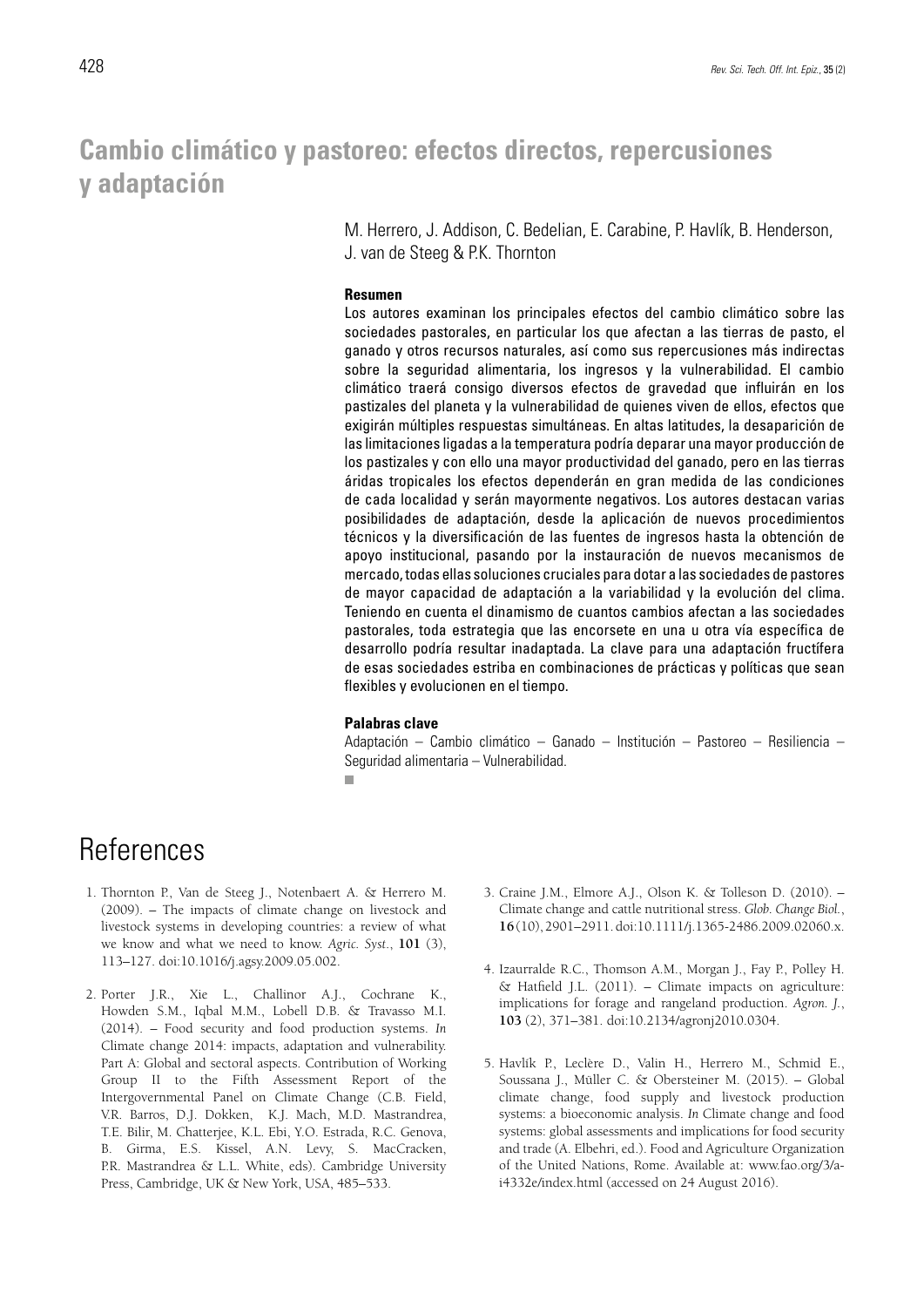- 6. Weindl I., Lotze-Campen H., Popp A., Müller C., Havlík P., Herrero M., Schmitz C. & Rolinski S. (2015). – Livestock in a changing climate: production system transitions as an adaptation strategy for agriculture. *Environ. Res. Lett.*, **10** (9), 094021. doi:10.1088/1748-9326/10/9/094021.
- 7. Hatfield J.L., Boote K.J., Kimball B., Ziska L., Izaurralde R.C., Ort D., Thomson A.M. & Wolfe D. (2011). – Climate impacts on agriculture: implications for crop production. *Agron. J.*, **103** (2), 351–370. doi:10.2134/agronj2010.0303.
- 8. Doherty R.M., Sitch S., Smith B., Lewis S.L. & Thornton P.K. (2010). – Implications of future climate and atmospheric CO<sub>2</sub> content for regional biogeochemistry, biogeography and ecosystem services across East Africa. *Glob. Change Biol.*, **16** (2), 617–640. doi:10.1111/j.1365-2486.2009.01997.x.
- 9. Boone R.B., Conant R.T. & Hilinski T.E. (2011). G-Range: development and use of a beta global rangeland model. Colorado State University, Fort Collins. Available at: http:// warnercnr.colostate.edu/~rboone/pubs/GRange\_FINAL\_ Report.pdf.
- 10. Havlík P., Valin H., Gusti M., Schmid E., Leclère D., Forsell N., Herrero M., Khabarov N., Mosnier A. & Cantele M. (2015). – Climate change impacts and mitigation in the developing world: an integrated assessment of the agriculture and forestry sectors. World Bank Policy Research Working Paper, 7477. World Bank, Washington, DC, 56 pp. doi:10.1596/1813- 9450-7477.
- 11. Masike S. & Urich P. (2008). Vulnerability of traditional beef sector to drought and the challenges of climate change: the case of Kgatleng District, Botswana. *J. Geogr. Reg. Plan.*, **1** (1), 12.
- 12. Herrero M., Ringler C., van de Steeg J., Thornton P., Zhu T., Bryan E., Omolo A., Koo J. & Notenbaert A. (2010). – Kenya: climate variability and climate change and their impacts on the agricultural sector. ILRI report to the World Bank for the project 'Adaptation to climate change of smallholder agriculture in Kenya'. International Livestock Research Institute (ILRI), Nairobi. Available at: http://cgspace.cgiar.org/ handle/10568/3840 (accessed on 24 August 2016).
- 13. Ericksen P., Thornton P., Notenbaert A., Cramer L., Jones P. & Herrero M. (2011). – Mapping hotspots of climate change and food insecurity in the global tropics. CCAFS Report No. 5. CGIAR Research Program on Climate Change, Agriculture and Food Security (CCAFS), Copenhagen. Available at: https:// cgspace.cgiar.org/handle/10568/3826 (accessed on 31 August 2016).
- 14. Intergovernmental Panel on Climate Change (IPCC) (2007). Climate Change 2007: impacts, adaptation and vulnerability. Contribution of Working Group II to the Fourth Assessment Report of the Intergovernmental Panel on Climate Change (M.L. Parry, O.F. Canziani, J.P. Palutikof, P.J. van der Linden & C.E. Hanson, eds). Summary for policy makers. Cambridge University Press, Cambridge, UK, 7–22. Available at: www. ipcc.ch/pdf/assessment-report/ar4/wg2/ar4\_wg2\_full\_report. pdf (accessed on 31 August 2016).
- 15. Reid R.S., Galvin K.A. & Kruska R.S. (2008). Global significance of extensive grazing lands and pastoral societies: an introduction. *In* Fragmentation in semi-arid and arid landscapes: consequences for human and natural systems (K. Galvin, R. Reid, R.H. Behnke & N.T. Hobbs, eds). Springer, Dordrecht, the Netherlands, 1–24. doi:10.1007/978-1-4020- 4906-4\_1.
- 16. Jones P.G. & Thornton P.K. (2009). Croppers to livestock keepers: livelihood transitions to 2050 in Africa due to climate change. *Environ. Sci. Policy*, **12** (4), 427–437. doi:10.1016/j. envsci.2008.08.006.
- 17. Jones P.G. & Thornton P.K. (2013). Generating downscaled weather data from a suite of climate models for agricultural modelling applications. *Agric. Syst*., **114**, 1–5. doi:10.1016/j. agsy.2012.08.002.
- 18. Jones P.G. & Thornton P.K. (2015). Representative soil profiles for the Harmonized World Soil Database at different spatial resolutions for agricultural modelling applications. *Agric. Syst*., **139**, 93–99. doi:10.1016/j.agsy.2015.07.003.
- 19. O'Brien K., Eriksen S., Nygaard L.P. & Schjolden A. (2007). Why different interpretations of vulnerability matter in climate change discourses. *Climat. Policy*, **7** (1), 73–88. doi:10.1080/1 4693062.2007.9685639.
- 20. De Leeuw J., Osano P., Said M.Y., Ayantunde A.A., Dube S., Neely C., Vrieling A., Ericksen P.J. & Thornton P.K. (2016). – Pastoral farming systems and food security in sub-Saharan Africa: priorities for science and policy. Food and Agriculture Organization of the United Nations, Rome (in press).
- 21. Lloyd S.J., Kovats R.S. & Chalabi Z. (2011). Climate change, crop yields, and undernutrition: development of a model to quantify the impact of climate scenarios on child undernutrition. *Environ. Hlth Perspect*., **119** (12), 1817–1823. doi:10.1289/ehp.1003311.
- 22. Ericksen P.J. (2008). Conceptualizing food systems for global environmental change research. *Glob. Environ. Change*, **18** (1), 234–245. doi:10.1016/j.gloenvcha.2007.09.002.
- 23. Thornton P.K., Ericksen P.J., Herrero M. & Challinor A.J. (2014). – Climate variability and vulnerability to climate change: a review. *Glob. Change Biol.*, **20** (11), 3313–3328. doi:10.1111/gcb.12581.
- 24. Intergovernmental Panel on Climate Change (IPCC) (2014). Climate Change 2014: impacts, adaptation and vulnerability. Contribution of Working Group II to the Fifth Assessment Report of the Intergovernmental Panel on Climate Change. Cambridge University Press, Cambridge, UK & New York, USA. Available at: www.ipcc.ch/report/ar5/wg2.
- 25. Ash A., Thornton P., Stokes C. & Togtohyn C. (2012). Is proactive adaptation to climate change necessary in grazed rangelands? *Rangeland Ecol. Manag.*, **65** (6), 563–568. doi:10.2111/REM-D-11-00191.1.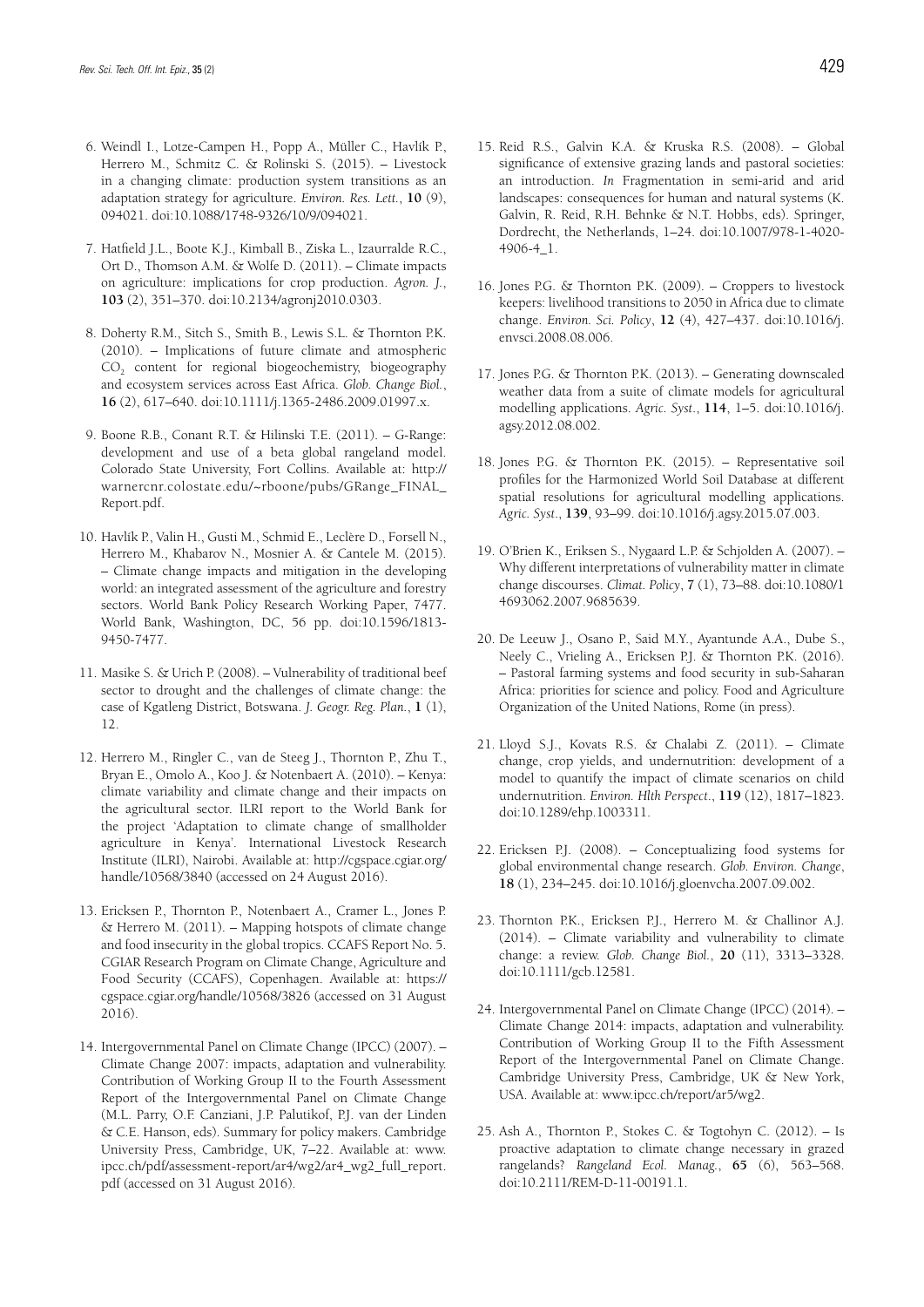- 26. Ericksen P.J., de Leeuw J., Thornton P.K., Said M.Y., Herrero M. & Notenbaert A. (2013). – Climate change in sub-Saharan Africa: what consequences for pastoralism? *In* Pastoralism and development in Africa: dynamic change at the margins (A. Catley, J. Lind & I. Scoones, eds). Routledge, Oxford, 71–82.
- 27. Berrang-Ford L., Ford J.D. & Paterson J. (2011). Are we adapting to climate change? *Glob. Environ. Change*, **21** (1), 25–33. doi:10.1016/j.gloenvcha.2010.09.012.
- 28. Kates R.W., Travis W.R. & Wilbanks T.J. (2012). Transformational adaptation when incremental adaptations to climate change are insufficient. *Proc. Natl Acad. Sci. USA*, **109** (19), 7156–7161. doi:10.1073/pnas.1115521109.
- 29. Tanner T. & Horn-Phathanothai L. (2014). Climate change and development. Routledge, Oxford, 1–367.
- 30. Morton J.F. (2007). The impact of climate change on smallholder and subsistence agriculture. *Proc. Natl Acad. Sci. USA*, **104** (50), 19680–19685. doi:10.1073/ pnas.0701855104.
- 31. Tyler N.J.C., Turi J.M., Sundset M.A., Strøm Bull K., Sara M.N., Reinart E., Oskal N., Nellemann C., McCarthy J.J., Mathieson S.D., Martello M.L., Magga O.H., Hovelsrund G.K., Hanssen-Bauer I., Eira N.I. & Corell R.W. (2007). – Saami reindeer pastoralism under climate change: applying a generalized framework for vulnerability studies to a sub-arctic social–ecological system. *Glob. Environ. Change*, **17** (2), 191–206. doi:10.1016/j.gloenvcha.2006.06.001.
- 32. Dougill A.J., Fraser E.D. & Reed M.S. (2010). Anticipating vulnerability to climate change in dryland pastoral systems: using dynamic systems models for the Kalahari. *Ecol. Soc.*, **15** (2), 17.
- 33. Fernández-Giménez M.E., Batkhishig B. & Batbuyan B. (2012). – Cross-boundary and cross-level dynamics increase vulnerability to severe winter disasters (dzud) in Mongolia. *Glob. Environ. Change*, **22** (4), 836–851. doi:10.1016/j. gloenvcha.2012.07.001.
- 34. Behnke R. (2008). The drivers of fragmentation in arid and semi-arid landscapes. *In* Fragmentation of semi-arid and arid landscapes: consequences for human and natural systems (K. Galvin, R. Reid, R. Behnke & N. Hobbs, eds). Springer, Dordrecht, the Netherlands, 305–340.
- 35. Galvin K.A. (2009). Transitions: pastoralists living with change. *Ann. Rev. Anthropol.*, **38**, 185–198. doi:10.1146/ annurev-anthro-091908-164442.
- 36. Frumkin H., Hess J., Luber G., Malilay J. & McGeehin M. (2008). – Climate change: the public health response. *Am. J. Public Hlth*, **98** (3), 435–445. doi:10.2105/AJPH.2007.119362.
- 37. Hallegatte S. (2009). Strategies to adapt to an uncertain climate change. *Glob. Environ. Change*, **19** (2), 240–247. doi:10.1016/j.gloenvcha.2008.12.003.
- 38. Heltberg R., Siegel P.B. & Jorgensen S.L. (2009). Addressing human vulnerability to climate change: toward a 'no-regrets' approach. *Glob. Environ. Change*, **19** (1), 89–99. doi:10.1016/j. gloenvcha.2008.11.003.
- 39. Leclère D., Havlík P., Fuss S., Schmid E., Mosnier A., Walsh B., Valin H., Herrero M., Khabarov N. & Obersteiner M. (2014). – Climate change induced transformations of agricultural systems: insights from a global model. *Environ. Res. Lett.*, **9** (12), 124018. doi:10.1088/1748-9326/9/12/124018.
- 40. Newsham A.J. & Thomas D.S. (2011). Knowing, farming and climate change adaptation in North-Central Namibia. *Glob. Environ. Change*, **21** (2), 761–770. doi:10.1016/j. gloenvcha.2010.12.003.
- 41. Nassef M., Anderson S. & Hesse C. (2009). Pastoralism and climate change: enabling adaptive capacity. Humanitarian Policy Group. Overseas Development Institute, London. Available at: www.odi.org/sites/odi.org.uk/files/odi-assets/ publications-opinion-files/4317.pdf.
- 42. Kirkbride M. & Grahn R. (2008). Survival of the fittest: pastoralism and climate change in East Africa. *Oxfam Pol. Pract.: Agric., Food, Land*, **8** (3), 174–220.
- 43. Nielsen J.Ø. & Reenberg A. (2010). Cultural barriers to climate change adaptation: a case study from northern Burkina Faso. *Glob. Environ. Change*, **20** (1), 142–152. doi:10.1016/j. gloenvcha.2009.10.002.
- 44. Adger W.N., Barnett J., Brown K., Marshall N. & O'Brien K. (2013). – Cultural dimensions of climate change impacts and adaptation. *Nat. Climat. Change*, **3** (2), 112–117. doi:10.1038/ nclimate1666.
- 45. Crane T.A. (2010). Of models and meanings: cultural resilience in social-ecological systems. *Ecol. Soc.*, **15** (4), 19.
- 46. Bourke P., Brockwell S., Faulkner P. & Meehan B. (2007). – Climate variability in the mid to late Holocene Arnhem Land Region, North Australia: archaeological archives of environmental and cultural change. *Archaeol. Oceania*, **42** (3), 91–101. doi:10.1002/j.1834-4453.2007.tb00022.x.
- 47. Fresque-Baxter J.A. & Armitage D. (2012). Place identity and climate change adaptation: a synthesis and framework for understanding. *WIREs Climat. Change*, **3** (3), 251–266. doi:10.1002/wcc.164.
- 48. Carabine E. (2014). Resilience in the rangelands? Responses to change in the Amboseli social-ecological system of Kenya. PhD Thesis, University of Sheffield. Available at: http://etheses. whiterose.ac.uk/7568 (accessed on 26 August 2016).
- 49. Opiyo F., Wasonga O., Nyangito M., Schilling J. & Munang R. (2015). – Drought adaptation and coping strategies among the Turkana pastoralists of northern Kenya. *Int. J. Disaster Risk Sci.*, **6** (3), 295–309. doi:10.1007/s13753-015-0063-4.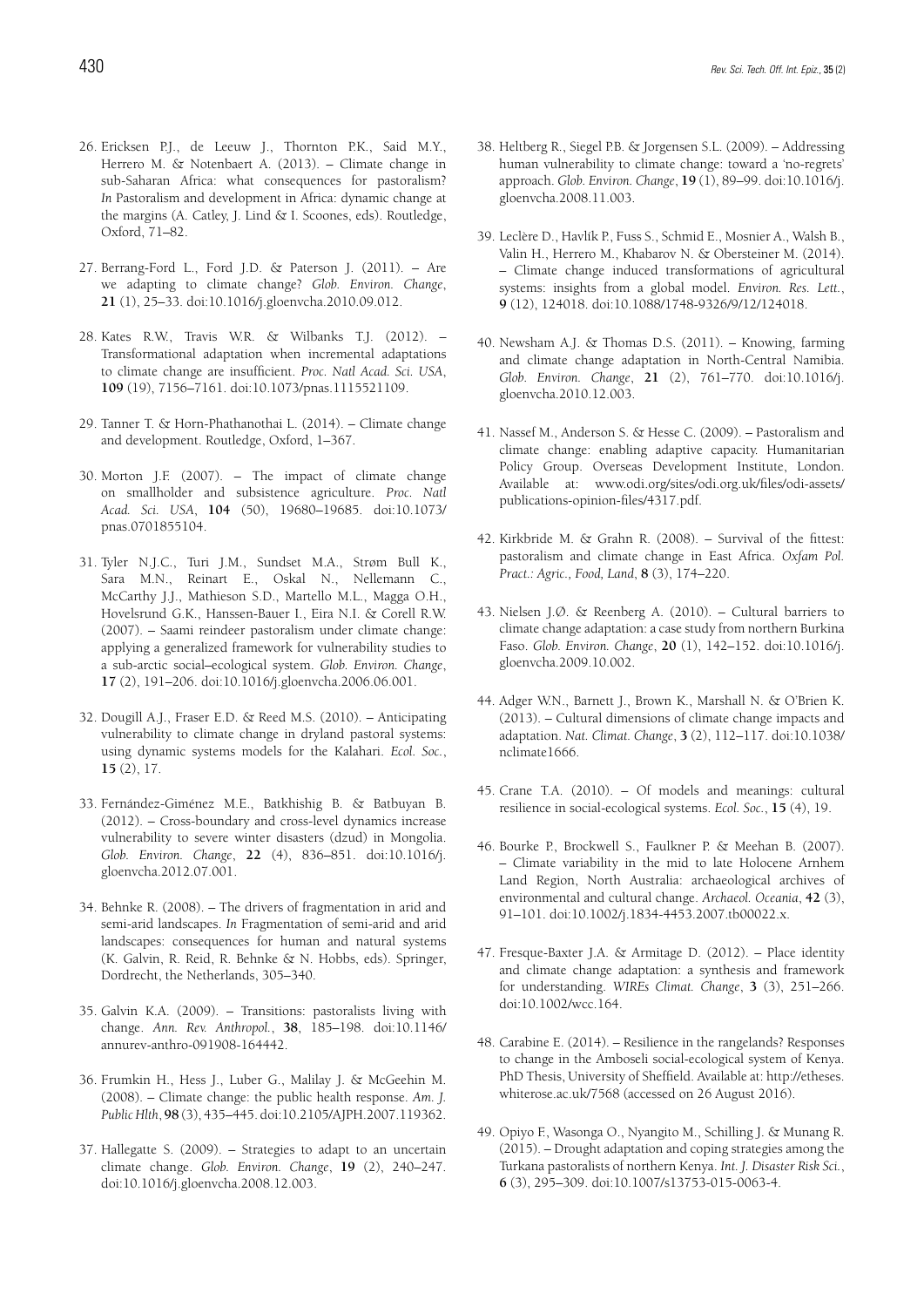- 50. Little P.D., Smith K., Cellarius B.A., Coppock D.L. & Barrett C. (2001). – Avoiding disaster: diversification and risk management among East African herders. *Dev. Change*, **32** (3), 401–433. doi:10.1111/1467-7660.00211.
- 51. Addison J. (2012). Institutional settings, herder livelihoods and rangeland condition in the Gobi Desert. PhD Thesis, University of Queensland, Brisbane. Available at: http:// espace.library.uq.edu.au/view/UQ:286417 (accessed on 26 August 2016).
- 52. Siele D., Swift J. & Krätli S. (2012). Reaching pastoralists with formal education. *In* Pastoralism and development in Africa: dynamic change at the margins (A. Catley, J. Lind & I. Scoones, eds). Routledge, Oxford, 206–214.
- 53. Dyer C. (2016). Approaches to education provision for mobile pastoralists. *In* The future of pastoralism (J. Zinsstag, E. Schelling & B. Bonfoh, eds). *Rev. Sci. Tech. Off. Int. Epiz.,*  **35** (2), 631–638. doi:10.20506/rst.35.2.2525.
- 54. Catley A., Lind J. & Scoones I. (2013). Development at the margins: pastoralism in the Horn of Africa. *In* Pastoralism and development in Africa: dynamic change at the margins (A. Catley, J. Lind & I. Scoones, eds). Routledge, Oxford,  $1-26$
- 55. Ogutu J., Owen-Smith N., Piepho H.P. & Said M. (2011). Continuing wildlife population declines and range contraction in the Mara region of Kenya during 1977–2009. *J. Zool*., **285** (2), 99–109. doi:10.1111/j.1469-7998.2011.00818.x.
- 56. McPeak J. & Little P.D. (2005). Cursed if you do, cursed if you don't: the contradictory processes of pastoral sedenterization in northern Kenya. *In* As pastoralists settle: social, health, and economic consequences of pastoral sedentarization in Marsabit district, Kenya (E. Fratkin & E. Abella Roth, eds). Studies in Human Ecology and Adaptation, Vol. I. Springer, Dordrecht, the Netherlands, 87–104. doi:10.1007/0-306-48595-8\_5.
- 57. Herrero M., Thornton P., Kruska R. & Reid R. (2008). Systems dynamics and the spatial distribution of methane emissions from African domestic ruminants to 2030. *Agric. Ecosyst. Environ*., **126** (1), 122–137. doi:10.1016/j.agee.2008.01.017.
- 58. Addison J. & Brown C. (2014). A multi-scaled analysis of the effect of climate, commodity prices and risk on the livelihoods of Mongolian pastoralists. *J. Arid Environ.*, **109**, 54–64. doi:10.1016/j.jaridenv.2014.05.010.
- 59. Kristjanson P., Radeny M., Nkedianye D., Kruska R., Reid R., Gichohi H., Atieno F. & Sanford R. (2002). – Valuing alternative land-use options in the Kitengela wildlife dispersal area of Kenya. ILRI Assessment Series 10. A joint ILRI (International Livestock Research Institute)/ACC (African Conservation Centre) Report. ILRI, Nairobi. Available at: https://cgspace.cgiar.org/bitstream/handle/10568/506/ KitengelaImpactAssessment.pdf?sequence=1 (accessed on 30 August 2016).
- 60. Homewood K., Kristjanson P. & Trench P.C. (2009). Staying Maasai? Livelihoods, conservation and development in East African rangelands. Springer, New York, 408 pp.
- 61. Homewood K., Lambin E.F., Coast E., Kariuki A., Kikula I., Kivelia J., Said M., Serneels S. & Thompson M. (2001). – Long-term changes in Serengeti-Mara wildebeest and land cover: pastoralism, population, or policies? *Proc. Natl Acad. Sci. USA*, **98** (22), 12544–12549. doi:10.1073/ pnas.221053998.
- 62. Hobbs N.T., Galvin K.A., Stokes C.J., Lackett J.M., Ash A.J., Boone R.B., Reid R.S. & Thornton P.K. (2008). – Fragmentation of rangelands: implications for humans, animals, and landscapes. *Glob. Environ. Change*, **18** (4), 776– 785. doi:10.1016/j.gloenvcha.2008.07.011.
- 63. Addison J. & Greiner R. (2015). Applying the social– ecological systems framework to the evaluation and design of payment for ecosystem service schemes in the Eurasian steppe. *Biodivers. Conserv*., 1–20. E-pub.: 15 October. doi:10.1007/ s10531-015-1016-3.
- 64. Fernández-Giménez M.E. (1999). Sustaining the steppes: a geographical history of pastoral land use in Mongolia. *Geogr. Rev.*, **89** (3), 315–342. doi:10.1111/j.1931-0846.1999. tb00222.x.
- 65. Jones L., Carabine E. & Schipper E.L.F. (2015). (Re) conceptualising maladaptation in policy and practice: towards an evaluative framework. Working paper. Overseas Development Institute, London. Available at: www.odi. org/publications/9237-reconceptualising-conceptualisingmaladaptation-policy-practice-towards-evaluative-framework (accessed on 30 August 2016).
- 66. Stafford Smith D., Abel N., Walker B. & Chapin S. (2009). – Drylands: coping with uncertainty, thresholds, and changes in state. *In* Principles of ecosystem stewardship (S. Chapin, G. Kofinas & C. Folke, eds). Springer, Dordrecht, the Netherlands, 171–195. doi:10.1007/978-0-387-73033-2\_8.
- 67. Li W. & Huntsinger L. (2011). China's grassland contract policy and its impacts on herder ability to benefit in Inner Mongolia: tragic feedbacks. *Ecol. Soc.*, **16** (2), Article 1. Available at: www.ecologyandsociety.org/vol16/iss2/art1/ (accessed on 30 August 2016).
- 68. Stringer L.C., Dyer J.C., Reed M.S., Dougill A.J., Twyman C. & Mkwambisi D. (2009). – Adaptations to climate change, drought and desertification: local insights to enhance policy in southern Africa. *Environ. Sci. Policy*, **12** (7), 748–765. doi:10.1016/j.envsci.2009.04.002.
- 69. Naess L.O., Polack E. & Chinsinga B. (2011). Bridging research and policy processes for climate change adaptation. *IDS Bulletin,* **42** (3), 97–103. doi:10.1111/j.1759- 5436.2011.00227.x.
- 70. Hesse C., Anderson S., Cotula L., Skinner J. & Toulmin C. (2013). – Managing the boom and bust: supporting climate resilient livelihoods in the Sahel. IIED Issue Paper. International Institute for Environment and Development (IIED), London. Available at: http://pubs.iied.org/pdfs/11503IIED.pdf (accessed on 30 August 2016).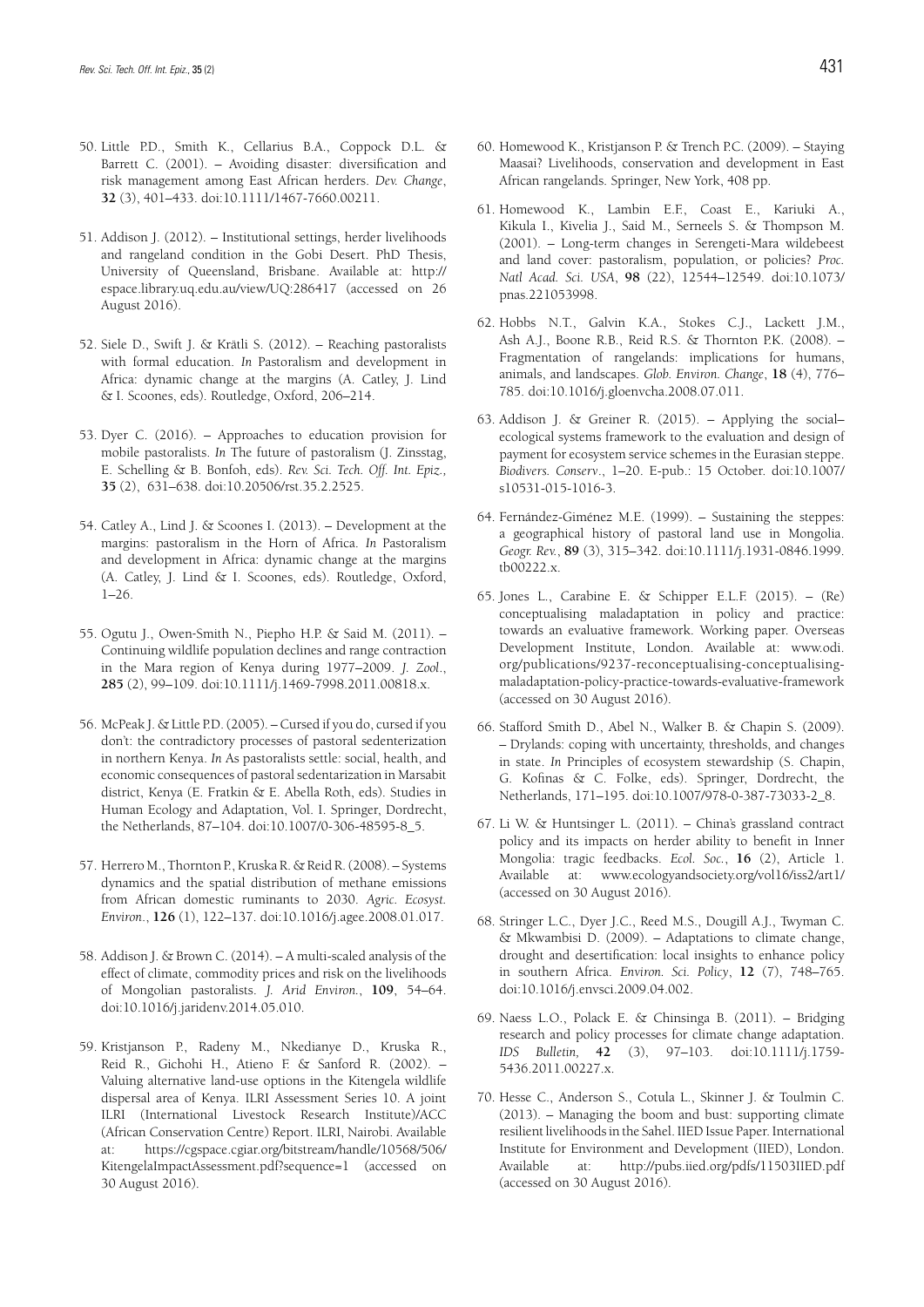- 71. Carabine E., Jouanjean M. & Tsui J. (2015). Kenya ending drought emergencies policy review: scenarios for building resilience in the ASALs. *In* Technical Report Series No. 2: Strengthening the evidence base for resilience in the Horn of Africa. International Livestock Research Institute, Nairobi. Available at: www.odi.org/publications/9079-kenya-endingdrought-emergencies-policy-review-scenarios-buildingresilience-asal (accessed on 30 August 2016).
- 72. Niamir-Fuller M. (1999). Managing mobility in African rangelands: the legitimization of transhumance. Intermediate Technology Publications, London, 314 pp. doi:10.3362/9781780442761.
- 73. McGahey D., Davies J., Hagelberg N. & Ouedraogo R. (2014). – Pastoralism and the Green Economy: a natural nexus? International Union for Conservation of Nature and the United Nations Environment Programme, Nairobi. Available at: http://cmsdata.iucn.org/downloads/wisp\_green\_economy\_ book.pdf (accessed on 30 August 2016).
- 74. Little P.D., McPeak J., Barrett C.B. & Kristjanson P. (2008). – Challenging orthodoxies: understanding poverty in pastoral areas of East Africa. *Dev. Change*, **39** (4), 587–611. doi:10.1111/j.1467-7660.2008.00497.x.
- 75. Middleton N., Rueff H., Sternberg T., Batbuyan B. & Thomas D. (2015). – Explaining spatial variations in climate hazard impacts in western Mongolia. *Landscape Ecol.*, **30** (1), 91–107. doi:10.1007/s10980-014-0091-2.
- 76. Fernández-Giménez M.E., Batkhishig B., Batbuyan B. & Ulambayar T. (2015). – Lessons from the dzud: communitybased rangeland management increases the adaptive capacity of Mongolian herders to winter disasters. *World Dev*., **68**, 48– 65. doi:10.1016/j.worlddev.2014.11.015.
- 77. Davies M. & Leavy J. (2007). Connecting social protection and climate change adaptation. IDS In Focus 2.3. Institute of Development Studies (IDS), Brighton, UK. Available at: https:// opendocs.ids.ac.uk/opendocs/handle/123456789/2535 (accessed on 30 August 2016).
- 78. Bene C., Cannon T., Davies M., Newsham A. & Tanner T. (2014). – Social protection and climate change. OECD Development Co-operation Working Papers, No. 16. OECD Publishing, Paris. doi:10.1787/5jz2qc8wc1s5-en.
- 79. Kenya Markets Trust (KMT) & Agency for Technical Cooperation and Development (ACTED) (2014). – Can markets work for the Turkana pastoralists? An analysis of livestock market systems in Turkana County. KMT, Nairobi.
- 80. Mahmoud H. & Yussuf M. (2014). Time for change: the impact of recent livestock emergency interventions on the future of sustainable service delivery in northern Kenya. Wellspring Development Ltd, Nairobi. Available at: http:// issuu.com/kenyausaid/docs/time\_for\_change\_-\_\_31\_ may 2014 (accessed on 30 August 2016).
- 81. Mahul O. & Skees J.R. (2007). Managing agricultural risk at the country level: the case of index-based livestock insurance in Mongolia. Policy Research Working Paper 4325. World Bank, Washington, DC. doi:10.1596/1813-9450-4325.
- 82. Chantarat S., Mude A.G., Barrett C.B. & Carter M.R. (2013). – Designing index-based livestock insurance for managing asset risk in northern Kenya. *J. Risk Insur.*, **80** (1), 205–237. doi:10.1111/j.1539-6975.2012.01463.x.
- 83. Herrero M., Kristjanson P., Radeny M., Burnsilver S., Nkedyanye D., Kamuaro O., Reid R. & Thornton P. (2003). – Identifying the information needs of decision-makers in Maasai pastoralist systems in Kenya. A collaborative study between ILRI, Edinburgh University and the communities of Narok and Kajiado. DFID LPP Report Project ZC0196. 57 pp. Available at: https://cgspace.cgiar.org/handle/10568/2978.
- 84. Barrett C.B. (2001). Livestock pricing and markets performance. Research Brief 01-05-PARIMA. Global Livestock Collaborative Support Program, University of California, Davis. Available at: http://barrett.dyson.cornell.edu/files/ papers/150804 Barrett LivestockPricing.pdf (accessed on 30 August 2016).
- 85. Jouanjean M.-A. (2013). Targeting infrastructure development to foster agricultural trade and market integration in developing countries: an analytical review. Overseas Development Institute, London. Available at: www.odi.org/ publications/7580-infrastructure-development-agriculturaltrade-market-integration (accessed on 30 August 2016).
- 86. Lind J. (2014). Pastoralism and livestock marketing at the margins: reflections on diverging prospects and pathways for pastoralism in the Horn of Africa. Future Agriculture Consortium Presentation. Overseas Development Institute, London. Available at: www.slideshare.net/futureagricultures/ pastoralism-and-livestock-marketing-at-the-margins (accessed on 30 August 2016).
- 87. Munang R., Andrews J., Alverson K. & Mebratu D. (2014). Harnessing ecosystem-based adaptation to address the social dimensions of climate change. *Environ.: Sci. Policy Sustain. Dev.*, **56** (1), 18–24. doi:10.1080/00139157.2014.861676.
- 88. Bedelian C. & Ogutu J.O. (2016). Trade-offs for climate resilient pastoral livelihoods in wildlife conservancies in the Maasai Mara, Kenya. PRISE Working Paper. Overseas Development Institute, London.
- 89. Kariuki J. & Birner R. (2015). Are market-based conservation schemes gender-blind? A qualitative study of three cases from Kenya. *Soc. Natural Resour.*, **29** (4), 1–16. doi:10.1080/08941 920.2015.1086461.
- 90. Bonfoh B., Fokou G., Crump L., Zinsstag J. & Schelling E. (2016). – Institutional development and policy frameworks for pastoralism: from local to regional perspectives. *In* The future of pastoralism (J. Zinsstag, E. Schelling & B. Bonfoh, eds). *Rev. Sci. Tech. Off. Int. Epiz.*, **35** (2), 499–509. doi:10.20506/ rst.35.2.2537.
- 91. Stewart M.G., Wang X. & Nguyen M.N. (2011). Climate change impact and risks of concrete infrastructure deterioration. *Engineer. Structures*, **33** (4), 1326–1337. doi:10.1016/j.engstruct.2011.01.010.